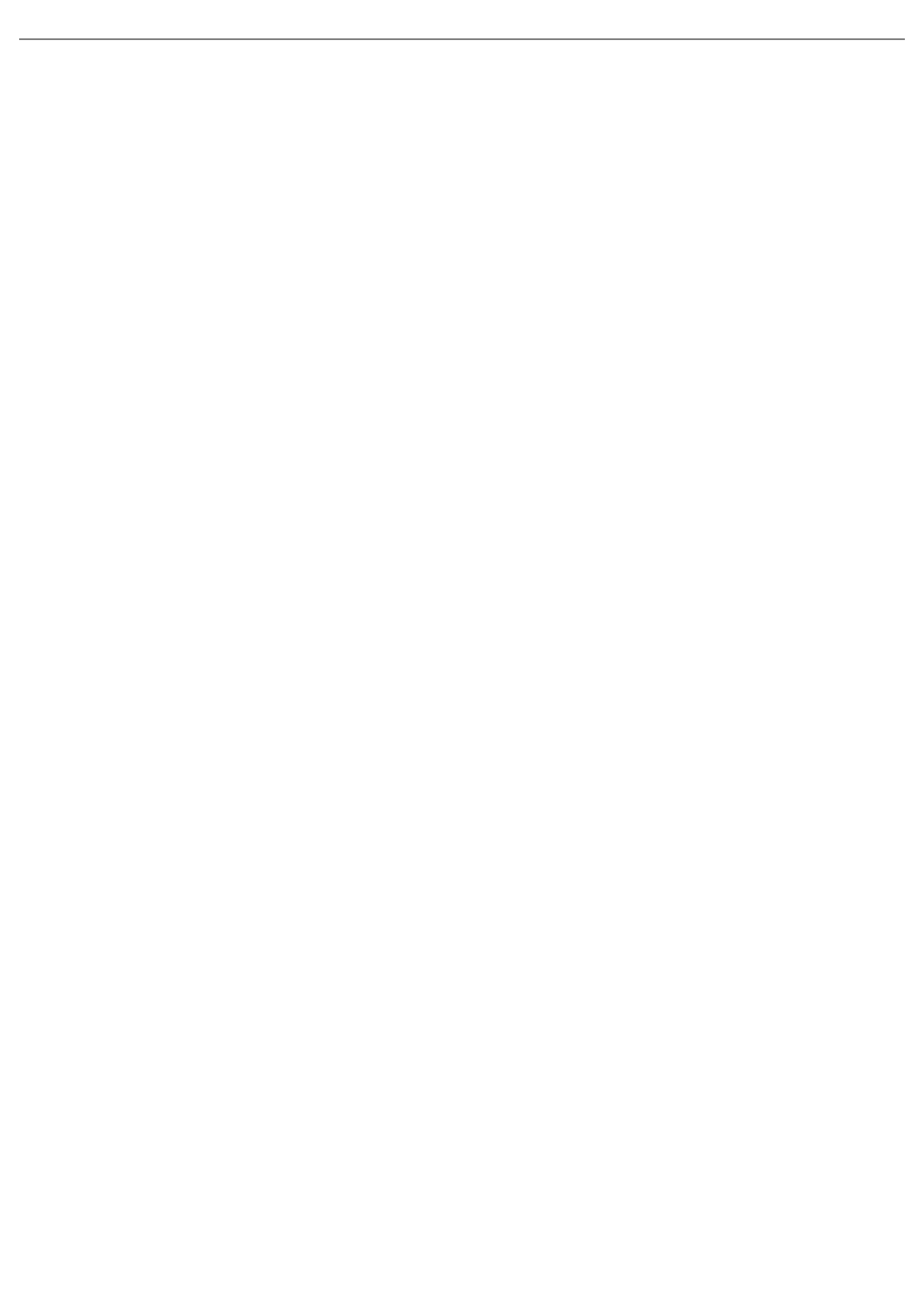### **EXPLANATORY NOTE**

On March 31, 2010, we filed our Annual Report on Form 10-K for the year ended December 31, 2009 (the "Original Filing"), with the Securities and Exchange Commission (the "SEC"). The Original Filing intended to incorporate Part III of Form 10-K by reference to the Company's definitive proxy statement (to be subsequently filed). This Amendment No. 1 (this "Amendment") on Form-10-K/A, which amends and restates items identified below with respect to the Original Filing, is being filed to provide the disclosure required by Part III of Form 10-K.

This Form 10-K/A only amends information in Part III, Item 10 (Directors, Executive Officers and Corporate Governance), Item 11 (Executive Compensation), Item 12 (Security Ownership of Certain Beneficial Owners and Management and Related Stockholder Matters), Item 13 (Certain Relationships and Related Transactions, and Director Independence), Item 14 (Principal Accounting Fees and Services) and Part IV, Item 15 (Exhibits, Financial Statement Schedules). All other items as presented in the Original Filing are unchanged. Except for the foregoing amended and restated information, this Amendment does not amend, update or change any other information presented in the Original Filing.

In addition, as required by Rule 12b-15 of the Securities Exchange Act of 1934, this Form 10-K/A contains new certifications by our principal executive *officer and principal financial and accounting officer, filed as an exhibit hereto.*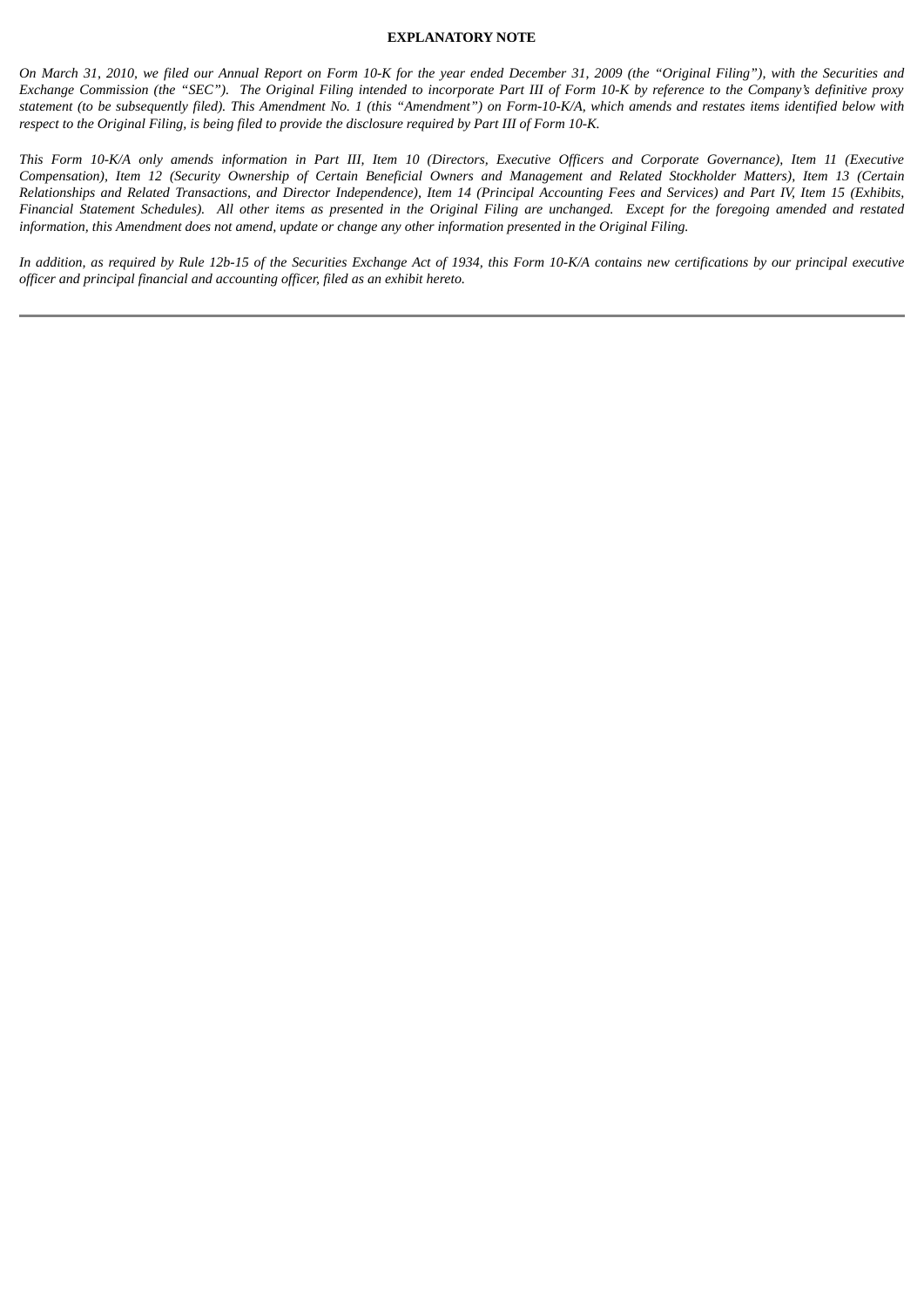|         | <b>PART III</b>                                                                                |    |
|---------|------------------------------------------------------------------------------------------------|----|
| Item 10 | Directors, Executive Officers and Corporate Governance                                         |    |
| Item 11 | <b>Executive Compensation</b>                                                                  |    |
| Item 12 | Security Ownership of Certain Beneficial Owners and Management and Related Stockholder Matters |    |
| Item 13 | Certain Relationships and Related Transactions, and Director Independence                      | 10 |
| Item 14 | Principal Accounting Fees and Services                                                         | 10 |
|         | <b>PART IV</b>                                                                                 |    |
| Item 15 | <b>Exhibits, Financial Statement Schedules</b>                                                 | 11 |
|         | <b>SIGNATURES</b>                                                                              |    |
|         |                                                                                                |    |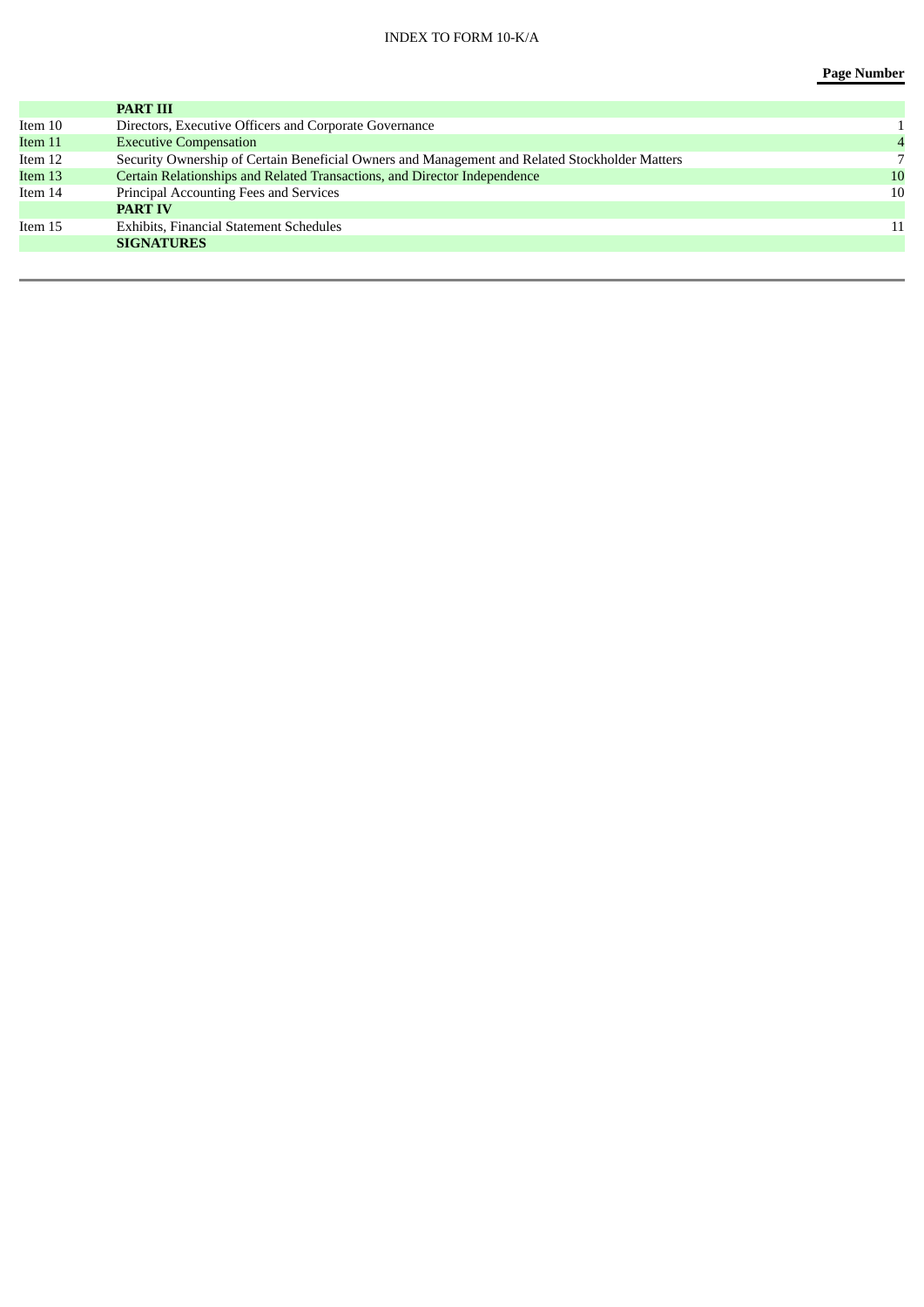#### **PART III**

#### *Item 10. Directors, Executive Officers and Corporate Governance*

The following table identifies our current executive officers and directors:

| <b>Name</b>              | Age(1) | <b>Position Held</b>                                                     |
|--------------------------|--------|--------------------------------------------------------------------------|
| Lawrence W. Gadbaw (3)   | 72     | Chairman of the Board of Directors                                       |
| Kevin R. Davidson        | 50     | President, Chief Executive Officer, Chief Financial Officer and Director |
| Chad A. Ruwe             | 45     | Chief Operating Officer and Director                                     |
| Jess R. Carsello         | 48     | Vice President of Sales                                                  |
| James E. Dauwalter       | 58     | <b>Director</b>                                                          |
| Peter L. Morawetz (2)    | 82     | <b>Director</b>                                                          |
| Thomas J. McGoldrick (2) | 68     | <b>Director</b>                                                          |
| Andrew P. Reding (3)     | 40     | Director                                                                 |
|                          |        |                                                                          |

(1) As of the date of this Report.

(2) Member of the Compensation Committee.

(3) Member of the Audit Committee.

We have not set a term of office for our directors and each director will serve until their successors are elected and have duly qualified.

There are no family relationships between any of our directors or executive officers. Our executive officers are appointed by our Board of Directors and serve at the Board's discretion. There is no arrangement or understanding between any of our directors or executive officers and any other person pursuant to which any director or officer was or is to be selected as a director or officer.

None of our directors or executive officers has, during the past ten years,

- 1) had any bankruptcy petition filed by or against any business of which such person was a general partner or executive officer, either at the time of the bankruptcy or within two years prior to that time,
- 2) had been convicted in a criminal proceeding and none of our directors or executive officers is subject to a pending criminal proceeding,
- 3) has been subject to any order, judgment, or decree, not subsequently reversed, suspended or vacated, of any court of competent jurisdiction, permanently or temporarily enjoining, barring, suspending or otherwise limiting his involvement in any type of business, securities, futures, commodities or banking activities, or
- 4) has been found by a court of competent jurisdiction (in a civil action), the Securities and Exchange Commission or the Commodity Futures Trading Commission to have violated a federal or state securities or commodities law, and the judgment has not been reversed, suspended, or vacated.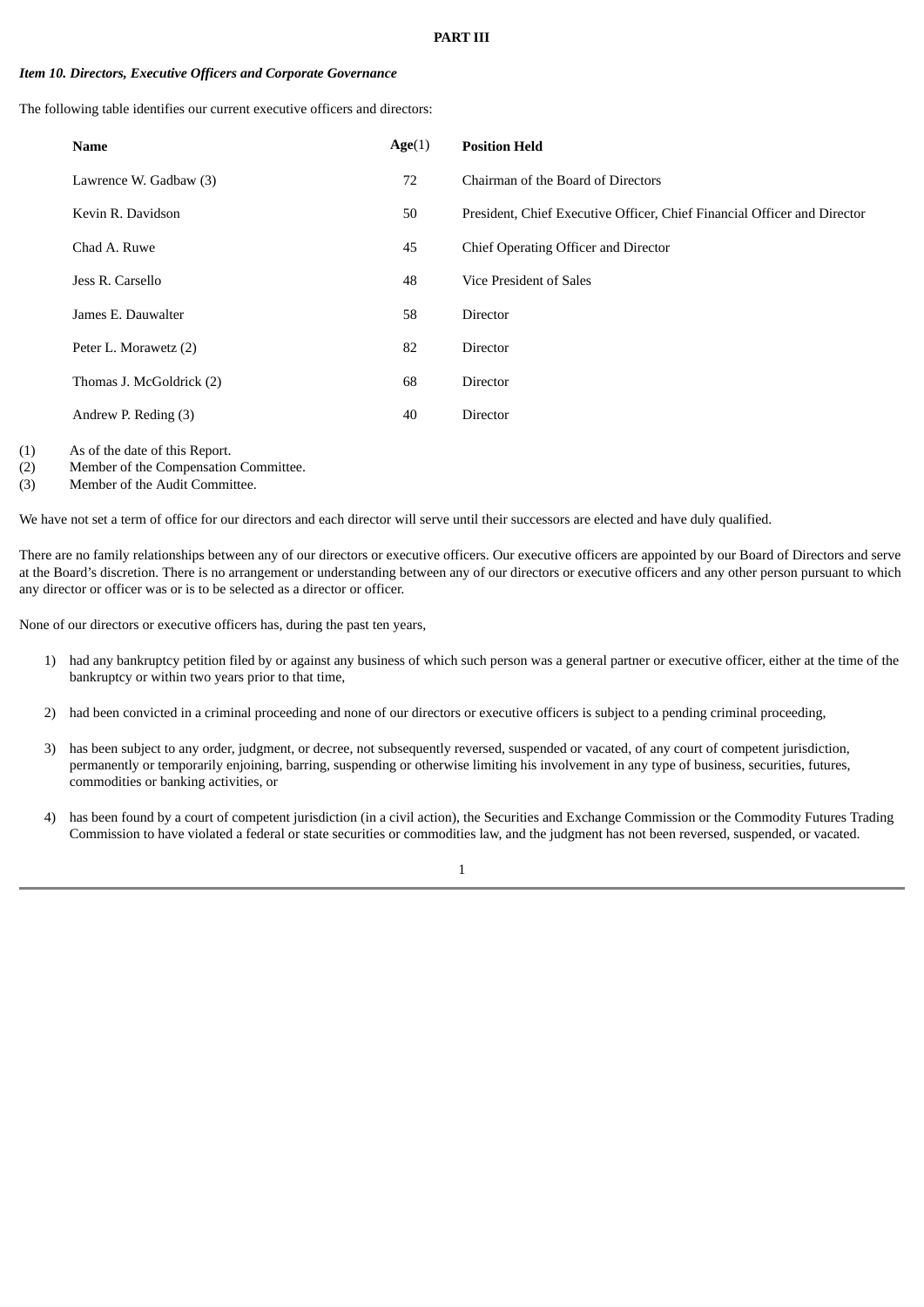# **Business Experience**

**Lawrence W. Gadbaw, Chairman of the Board of Directors.** Mr. Gadbaw has served as a director and Chairman of the Board since our inception in 2002. He served as our President and Chief Executive Officer from 2002 to 2006 and Executive Vice President Business Development from 2006 to 2008. Mr. Gadbaw has also been Chairman of Health Care Marketing, Inc., a manufacturer and marketer of health care products, since 1992. From 1990 to 1992, he was President, Chief Operating Officer and Director of Augustine Medical, Inc., a manufacturer of hypothermia treatment products. Mr. Gadbaw was President, Chief Executive Officer, Treasurer and Director of Bio-Vascular, Inc., a manufacturer of tissue and biosynthetic-based medical devices and grafts for cardiovascular surgery, from 1985 to 1989. From 1979 to 1981, he was Director of Sales and Marketing for Medical Incorporated, a manufacturer of cardiovascular products. Mr. Gadbaw was General Manager of Sween Corporation, a manufacturer of health care products, from 1977 to 1979. He held numerous positions in marketing and sales with Medtronic, Inc., a manufacturer and distributor of cardiovascular products from 1967 to 1977, including the position of Director of U.S. Sales. We believe Mr. Gadbaw's experience in the healthcare and medical device industries as well as being a co-founder of BioDrain makes him a valuable member of the Board.

Kevin R. Davidson, President, Chief Executive Officer, Chief Financial Officer and Director. Mr. Davidson has served as our President, Chief Executive Officer and a director since 2006 and Chief Financial Officer since January 2009. He has over 20 years of experience in the medical technology sector. He has been the Chief Financial Officer of three medical technology companies including his most recent position beginning in 2003 as Chief Financial Officer, Vice President of Business Development at OrthoRehab, Inc., where he led the successful sale of the organization to Otto Bock GmbH. In addition to his Chief Financial Officer experience, Mr. Davidson was an investment banker in the medical technology sector as a Managing Director with the Arthur Andersen Global Corporate Finance Group from 1998 to 2002, where he led and closed several transactions in this sector. Mr. Davidson also has experience in the corporate development function in the medical area, including holding positions at St. Jude Medical, Inc. from 1989 to 1992. In addition, he has extensive domestic and international experience as a management consultant in this area. Mr. Davidson received a BA in Economics from Gustavus Adolphus College in 1982 and an MBA from The Colgate Darden Graduate School of Business Administration at the University of Virginia in 1986.

**Chad A. Ruwe, Chief Operating Officer and Director**. Mr. Ruwe became our Executive Vice President of Operations in 2008 and was promoted to Chief Operating Officer and a director in 2009. He has over 20 years experience in global business leadership in critical fluid management industries focused on containment, management, and delivery of highly toxic and corrosive fluids. From 2002 to 2007 he held several senior management positions with Entegris, Inc., including General Manager of NT International, a wholly owned subsidiary of Entegris, Vice President of the Fluid Handling Systems business, Vice President of the Semiconductor business and Vice President & General Manager of the Liquid Micro-Contamination business. From 1996 to 2002, Mr. Ruwe was with Tescom Corporation (now part of Emerson's Climate Technologies Group) serving as Vice President & General Manager of the High Purity Controls Division and Hankuk Tescom, Ltd., an assembly and test facility in South Korea. Mr. Ruwe held several management level positions at Parker Hannifin Corporation from 1987 to 1996. Mr. Ruwe has previously served on the board of directors for two early stage venture start-ups. He holds a Master of Science degree in Management, specializing in Operations Research, from the University of Alabama, Huntsville, and he received his Bachelor of Science degree in Mechanical Engineering, specializing in Fluid Dynamics, from The Ohio State University in Columbus, Ohio.

**Jess R. Carsello, Vice President of Sales.** Mr. Carsello became our Vice President of Sales in 2010. He has over 20 years of sales and management experience in the medical industry, the majority of which has been in selling single-use disposables and capital equipment for operating room applications. From 2004 to 2009 Mr. Carsello served as VP of Sales for Aspen Surgical with primary focus on sales into distribution concentrating on Private Label sales for large distributors nationwide. From 2002 to 2004 Mr. Casello served as VP of Sales for Sterion Inc. where he was responsible for managing worldwide sales of Sterilization Container Systems and Wound Care products. Mr. Carsello served as the VP of Sales for Barriermed Inc, from 2001 to 2002 where he introduced a new technology in Polyisoprene Surgical Gloves. From 1991 to 2001 he was with Regent Medical/SSL Americas, (now Mölnlycke Health Care) where he was Director of Distributor Relations for North America, Regional Manager covering 13 Midwest states, Sales Rep and Sales Trainer. He began his career as a Sales Representative for Vital Signs selling products into Anesthesia, Respiratory Care and all Critical Care areas of the hospital. Mr. Carsello holds a Bachelor of Science degree from the University of Wisconsin, Eau Claire.

 $\mathcal{D}$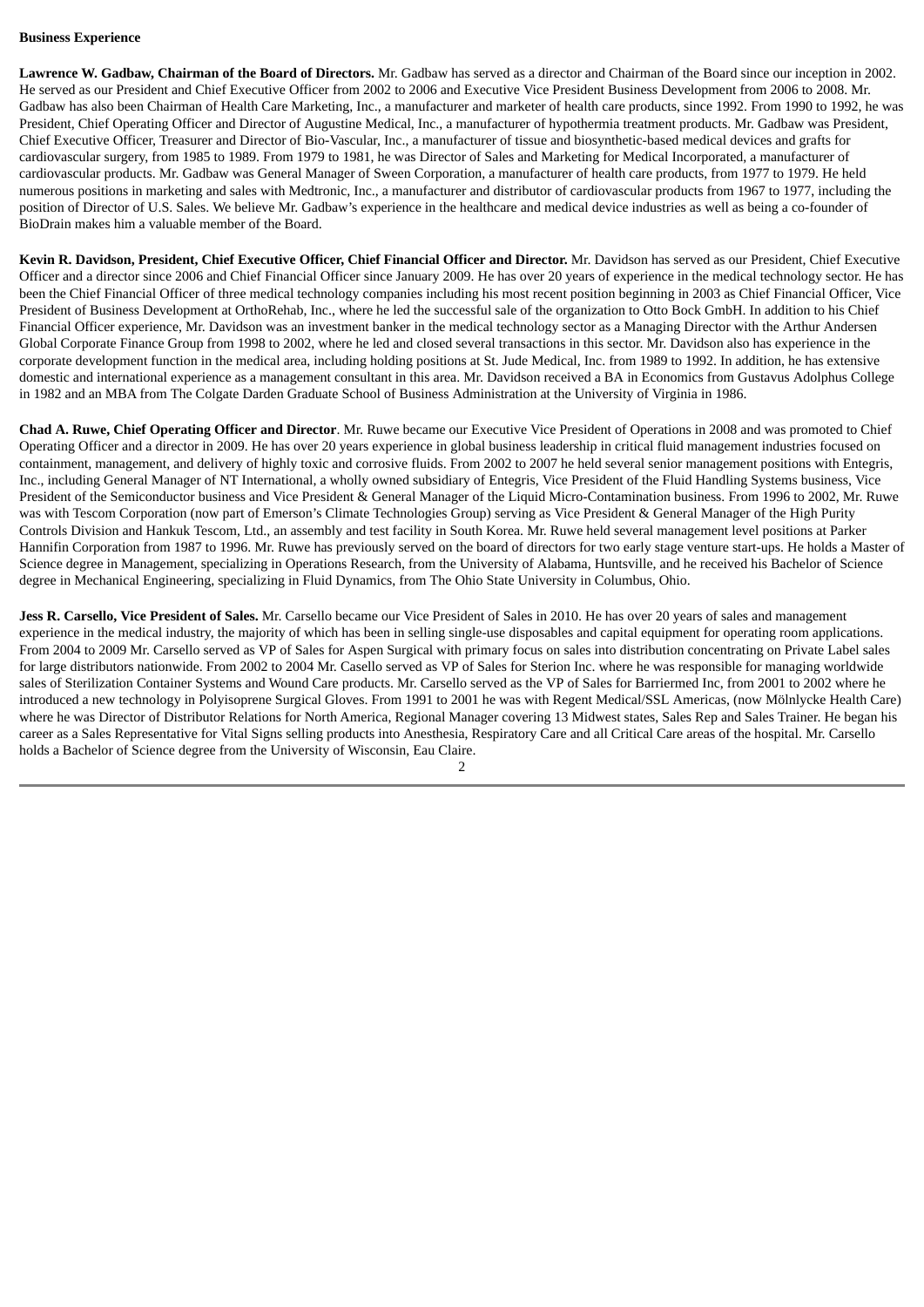**James E. Dauwalter, Director.** Mr. Dauwalter has served as a director of the Company since July 2009. Mr. Dauwalter served as a director of VeraSun Energy Corporation from April 2008 to May 2009. He served as a director of US BioEnergy from July 2006 until April 2008, and served as chairman of the board from November 2007 until April 2008. Mr. Dauwalter also served, from August 2005 until May 2008, as the chairman of the board of directors of Entegris, Inc., a materials integrity management company. Prior to his appointment as chairman of Entegris in August 2005, he served as the chief executive officer of Entegris since January 2001. Mr. Dauwalter joined Entegris in 1972 and held a variety of positions prior to his first executive appointment in March 2000 as chief operating officer. Mr. Dauwalter was also instrumental in founding Metron Technology, B.V., a supplier of semiconductor products in Europe, and served on their board of directors from their date of formation until May 2008, and served on the boards of several subsidiaries and affiliates of Fluoroware, Inc., a predecessor company to Entegris, Inc. Mr. Dauwalter holds a bachelors degree in business management from Bemidji State University. We believe that Mr. Dauwalter's experience as CEO and board member of public companies is a very important contribution to our Board.

**Peter L. Morawetz, PhD, Director.** Dr. Morawetz is a consultant to development-stage companies in the medical and high technology field. He has served as a director of the Company since its inception in 2002. From 1985 to 2002, he provided consulting services in the fields of technology and product positioning for a large number of U.S. and foreign corporations. Notable clients included Medtronic, EMPI, Hutchinson Technologies, Minntech, Bauer Biopsy Needles, American Medical, Lectec and Walker Reading Technologies. In the course of a thirty-year career, he covered progressively important positions in engineering and R&D management. His contributions include development of neurological devices at Medtronic, Inc. from 1971 to 1981 and EMPI, Inc. from 1981 to 1985, as well as magnetic-storage devices at Univac from 1958 to 1961 and again from 1965 to 1967 and Fabri-Tek from 1961 to 1965. He has seven patents and has been active in market planning and corporate development. We believe that Dr. Morawetz's extensive consulting experience with development-stage companies and role as a co-founder of BioDrain are strong endorsements for membership on our Board.

**Thomas J. McGoldrick, Director.** Mr. McGoldrick has served as a director of the Company since 2005. Prior to that, he served as Chief Executive Officer of Monteris Medical Inc. from November 2002 to November 2005. He has been in the medical device industry for over thirty years and was co-founder and Chief Executive Officer of Fastitch Surgical in 2000. Fastitch is a startup medical device company with unique technology in surgical wound closure. Prior to Fastitch, Mr. McGoldrick was President and Chief Executive Officer of Minntech from 1997 to 2000. Minntech was a \$75 million per year publicly traded (Nasdaq-MNTX) medical device company offering services for the dialysis, filtration, and separation markets. Prior to employment at Minntech from 1970 to 1997, he held senior marketing, business development and international positions at Medtronic, Cardiac Pacemakers, Inc. and Johnson & Johnson. Mr. McGoldrick is on the board of directors of two other startup medical device companies. We believe Mr. McGoldrick's experience as CEO of a public company and extensive experience in the medical device industry provide valuable insight on our Board.

**Andrew P. Reding, Director.** Mr. Reding is an executive with extensive experience in sales and marketing of capital equipment for the acute care markets. He has served as a director of the Company since 2006 and he is currently the President and Chief Executive Officer of TRUMPF Medical Systems, Inc., a position he has held since April 2007. Prior to that, he was Director of Sales at Smith & Nephew Endoscopy and prior to that, he served as Vice President of Sales and Director of Marketing with Berchtold Corporation from 1994 to 2006. His experience is in the marketing and sales of architecturally significant products for the operating room, emergency department and the intensive care unit. Mr. Reding has successfully developed high quality indirect and direct sales channels, implemented programs to interface with facility planners and architects and developed GPO and IDN portfolios. Mr. Reding holds a bachelors degree from Marquette University and an MBA from The University of South Carolina. We believe Mr. Reding's strong experience in sales and marketing of capital equipment to hospital operating rooms provides unique insight into the industry we serve and makes him a valued member of the Board.

# **CODE OF ETHICS**

On November 14, 2008, the Board adopted the Code of Ethics of BioDrain Medical, Inc. that applies to all officers, directors and employees of the Company. We intend to maintain the highest standards of ethical business practices and compliance with all laws and regulations applicable to our business. The Code of Ethics was filed as Exhibit 14 to the Company's Registration Statement on Form S-1/A filed with the SEC on January 12, 2009.

# **AUDIT COMMITTEE**

The Audit Committee of the Board of Directors was established by the Board of Directors in accordance with Section 3(a)(58)(A) of the Exchange Act to oversee the Company's corporate accounting and financial reporting processes and audits of its financial statements.

The functions of this Audit Committee include, among other things:

- **•** serving as an independent and objective party to monitor the Company's financial reporting process and internal control system;
- **•** coordinating, reviewing and appraising the audit efforts of the Company's independent auditors and management and, to the extent the Company has an internal auditing or similar department or persons performing the functions of such department ("internal auditing department" or "internal auditors"), the internal auditing department; and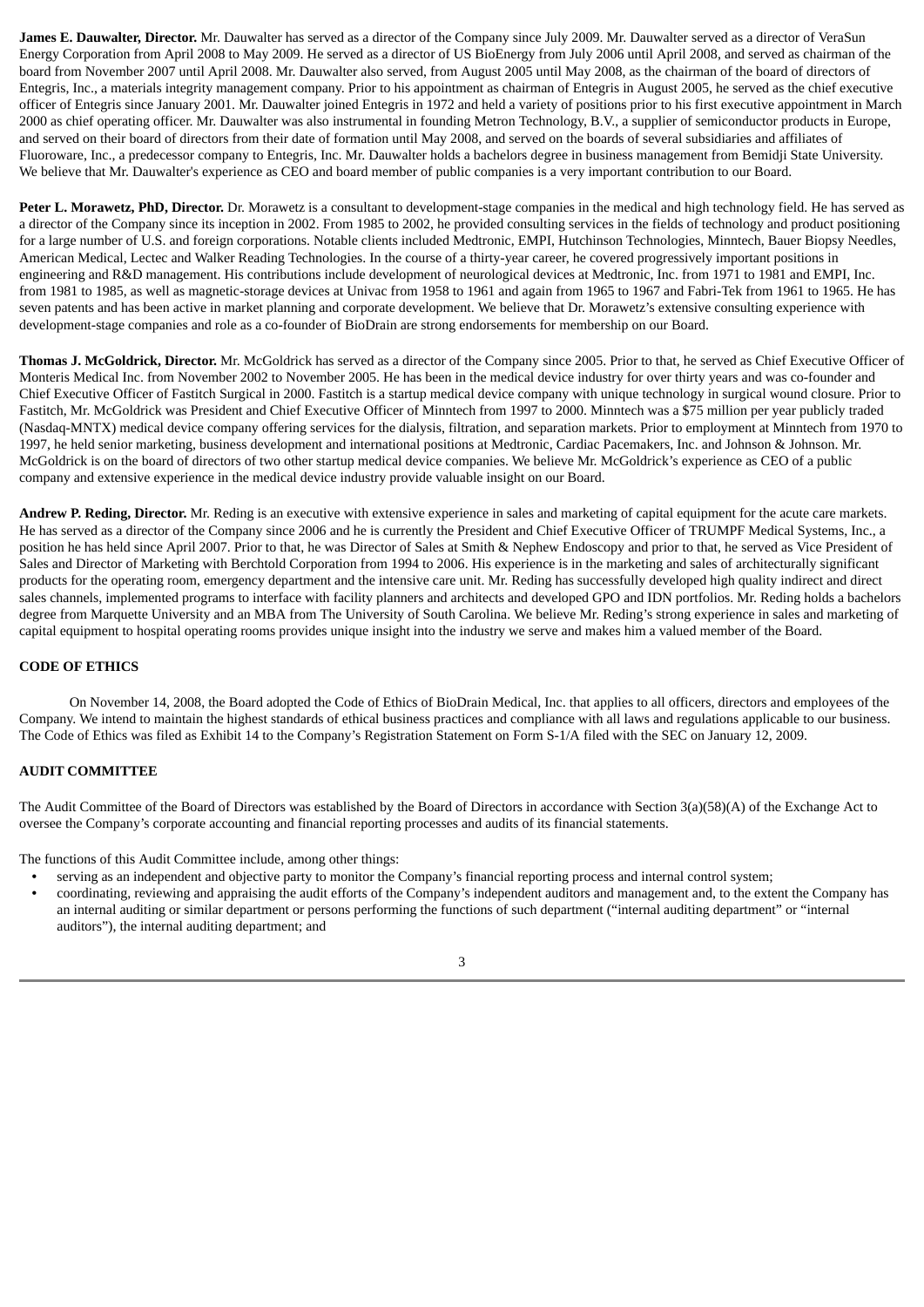**•** communicating directly with the independent auditors, the financial and senior management, the internal auditing department, and the Board of Directors regarding the matters related to the committee's responsibilities and duties.

Both our independent registered public accounting firm and management periodically meet privately with our Audit Committee.

Our Audit Committee currently consists of Mr.Gadbaw, as the chairperson, and Mr. Reding. Each Audit Committee member is a non-employee director of our Board. The Board of Directors reviews the Nasdaq listing standards definition of independence for Audit Committee members on an annual basis and has determined that all current members of the Company's Audit Committee are independent (as independence is currently defined in Rule 5605(a) (2) of the Nasdaq listing standards). The Audit Committee met four times in fiscal 2009.

#### **Audit Committee Financial Expert**

The Board has determined that neither Mr. Gadbaw nor Mr. Reding is an "audit committee financial expert," as defined in Item 407(d)(5)(ii) of Regulation S-K under the Securities Act of 1933, as amended. As noted above, Mr. Gadbaw and Mr. Reding are independent within the meaning of Nasdaq's listing standards. The Board of Directors is in the process of evaluating the depth of experience of all board members to determine if any would qualify as an audit committee financial expert and, if so, if they would be willing to serve as the financial expert on the audit committee. In the meantime the Company is not required to meet Nasdaq listing standards and the full board accepts responsibility for oversight of the Company's Audit Committee.

# **SECTION 16(a) BENEFICIAL OWNERSHIP REPORTING COMPLIANCE**

Section 16(a) of the Exchange Act requires the Company's directors and executive officers, and persons who own more than ten percent of a registered class of the Company's equity securities, to file with the SEC initial reports of ownership and reports of changes in ownership of common stock and other equity securities of the Company. Officers, directors and greater than ten percent stockholders are required by SEC regulation to furnish the Company with copies of all Section 16(a) forms they file.

To the Company's knowledge, based on a review of the copies of such reports furnished to the Company during the fiscal year ended December 31, 2009, all reports needed to be filed have been filed for the fiscal year ended December 31, 2009.

## **DIRECTOR NOMINATIONS**

The Company does not have a Governance/Nominating Committee. The entire Board of Directors will consider director candidates recommended by stockholders. The Board does not intend to alter the manner in which it evaluates candidates based on whether or not the candidate was recommended by a stockholder. To nominate a director, stockholders must submit such nomination in writing to our Secretary at 2060 Centre Pointe Boulevard, Suite 7, Mendota Heights, Minnesota 55120.

#### *Item 11. Executive Compensation*

#### **Overview**

This section describes the material elements of the compensation awarded to, earned by or paid to our Chief Executive Officer and the two most highly compensated executive officers as determined in accordance with SEC rules, collectively referred to as the "Named Executive Officers."

#### **Executive Compensation Components for Fiscal 2009**

Base salary is an important element of our executive compensation program as it provides executives with a fixed, regular, non-contingent earnings stream to support annual living and other expenses. As a component of total compensation, we generally set base salaries at levels believed to attract and retain an experienced management team that will successfully grow our business and create stockholder value. We also utilize base salaries to reward individual performance and contributions to our overall business objectives, but seek to do so in a manner that does not detract from the executives' incentive to realize additional compensation through our stock options and restricted stock awards.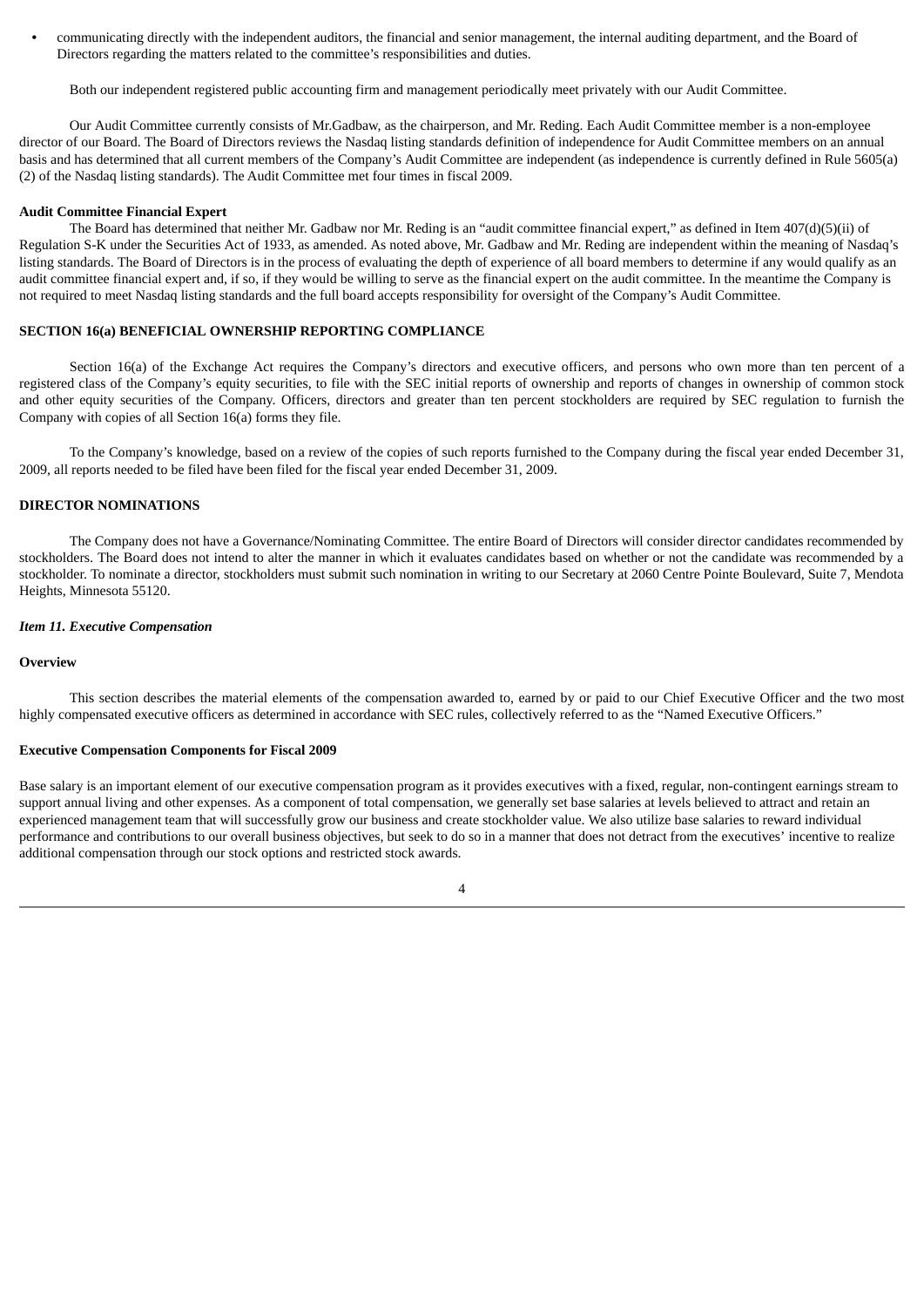The Compensation Committee reviews the Chief Executive Officer's salary at least annually. The Compensation Committee may recommend adjustments to the Chief Executive Officer's base salary based upon the Compensation Committee's review of his current base salary, incentive cash compensation and equity-based compensation, as well as his performance and comparative market data. The Compensation Committee also reviews other executives' salaries throughout the year, with input from the Chief Executive Officer. The Compensation Committee may recommend adjustments to other executives' base salary based upon the Chief Executive Officer's recommendation and the reviewed executives' responsibilities, experience and performance, as well as comparative market data.

In utilizing comparative data, the Compensation Committee seeks to recommend salaries for each executive at a level that is appropriate after giving consideration to experience for the relevant position and the executive's performance. The Compensation Committee reviews performance for both our Company (based upon achievement of strategic initiatives) and each individual executive. Based upon these factors, the Compensation Committee may recommend adjustments to base salaries to better align individual compensation with comparative market compensation, to provide merit-based increases based upon individual or company achievement, or to account for changes in roles and responsibilities.

Our employment agreement, dated October 4, 2006, with Kevin R. Davidson, President and Chief Executive Officer, provided that his initial annual base salary would be \$150,000 and that his base salary for subsequent years is to be determined by the Board. We offered this amount as part of a package of compensation for Mr. Davidson sufficient to induce him to join our Company. The compensation package for Mr. Davidson was designed to provide annual cash compensation, combined with the equity compensation described below, sufficient to induce him to join the Company and continue to incentivize him to create revenue growth and shareholder value. Based upon the recommendation of the Compensation Committee, the Board approved an increase to Mr. Davidson's base salary rate from \$160,000 to \$170,000 for calendar 2009.

### *Stock Option and Other Equity Awards*

Consistent with our compensation philosophies related to performance-based compensation, long-term stockholder value creation and alignment of executive interests with those of stockholders, we make periodic grants of long-term compensation in the form of stock options or restricted stock to our executive officers, directors and others in the organization.

Stock options provide executive officers with the opportunity to purchase common stock at a price fixed on the grant date regardless of future market price. A stock option becomes valuable only if the common stock price increases above the option exercise price and the holder of the option remains employed during the period required for the option shares to vest. This provides an incentive for an option holder to remain employed by us. In addition, stock options link a significant portion of an employee's compensation to stockholders' interests by providing an incentive to achieve corporate goals and increase stockholder value. Under our 2008 Equity Incentive Plan (the "Plan"), we may also make grants of restricted stock awards, restricted stock units, performance share awards, performance unit awards and stock appreciation rights to officers and other employees. We adopted this plan to give us flexibility in the types of awards that we could grant to our executive officers and other employees. As of December 31, 2009 we have made grants of 797,810 shares of restricted stock under the Plan to directors and management.

### *Limited Perquisites; Other Benefits*

We intend to provide our employees with a full complement of employee benefits, including health and dental insurance, short term and long term disability insurance, life insurance and a 401(k) plan but have currently only provided a health insurance plan due to limited funding. As our business grows we will look to implement the balance of the benefit plans that will be competitive with other companies in our industry and within our geographical area.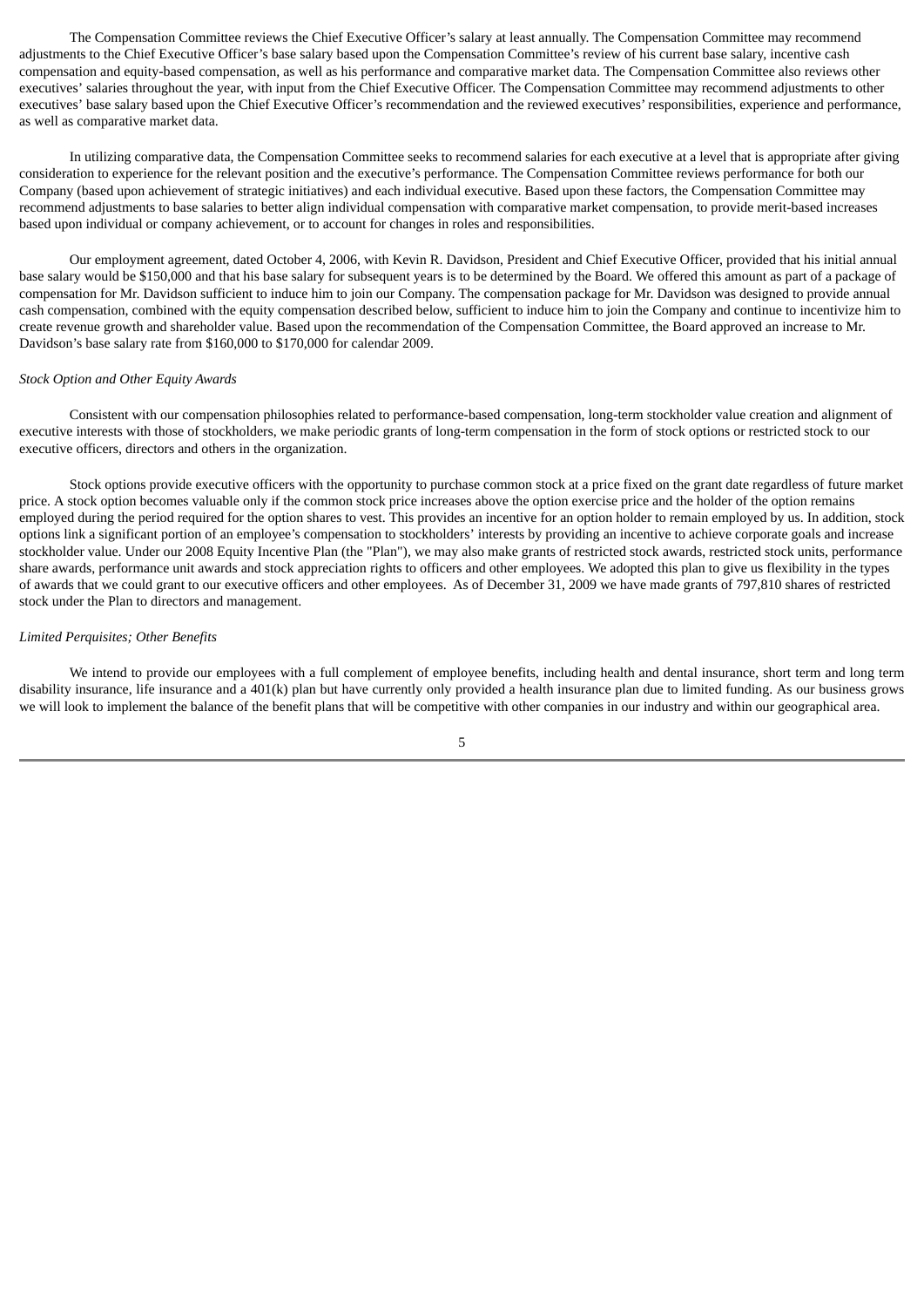## **Potential Payments Upon Termination or Change of Control**

Most of our stock option agreements provide for an acceleration of vesting in the event of a change in control as defined in the agreements. Additionally, the restricted stock agreements that were awarded to management and directors in 2009 also provide for an acceleration of vesting in the event there is a change in control as defined in the 2008 Equity Incentive Plan.

Under the employment agreements with Mr. Davidson and Mr. Ruwe they will be entitled to severance pay equal to twelve months pay in the event their employment is terminated as a result of a "Change in Control", defined as a change in control of more than 40% of the Company's common stock.

### **Summary Compensation Table for Fiscal 2008 and 2009**

The following table provides information regarding the compensation earned during the fiscal years ended December 31, 2009 and December 31, 2008 by each of the named executive officers:

| Name<br>and<br>Principal<br>Position<br>Kevin R. Davidson<br>President, Chief<br><b>Executive Officer</b><br>and Chief Financial<br>Officer | Year<br>2009<br>2008 \$ | Salary<br>170,000<br>160,000 |     | Bonus<br>25,000                    |               | (3)<br>Stock<br>Awards<br>150,000<br>$\sim$ | \$                   | (4)<br>Option<br>Awards<br>186,307     | - 5 | Non-<br>Equity<br>Incentive<br>Plan<br>Compen-<br>sation<br>$\sim$ | - J         | Nonquali-<br>fied<br>Deferred<br>Compen-<br>sation<br>Earnings<br>$\sim$ | ъ  | Total<br>Compensation<br>320,000<br>371,307 |
|---------------------------------------------------------------------------------------------------------------------------------------------|-------------------------|------------------------------|-----|------------------------------------|---------------|---------------------------------------------|----------------------|----------------------------------------|-----|--------------------------------------------------------------------|-------------|--------------------------------------------------------------------------|----|---------------------------------------------|
| Chad A. Ruwe (1)<br><b>Chief Operating</b><br><b>Officer</b>                                                                                | 2009 \$<br>2008 \$      | 135,000<br>80,375            | Э'n | $\overline{\phantom{a}}$<br>15,000 | $\mathcal{L}$ | 100,000<br>$\sim$                           | \$<br>$\mathfrak{F}$ | $\sim$<br>$\sim$                       |     | $\sim$<br>$\sim$                                                   | - J<br>Э'n, | $\sim$<br>$\sim$                                                         | Эħ | 235,000<br>95,375                           |
| Kirsten Doerfert (2)<br><b>Vice President Sales</b><br>and Marketing                                                                        | 2009 \$<br>2008 \$      | 115,208                      |     | $\sim$<br>$\sim$                   | $\mathcal{L}$ | 37,500<br>$\sim$                            | <sup>\$</sup><br>\$  | $\overline{\phantom{a}}$<br>$\sim$ $-$ | -\$ | $\sim$                                                             | -\$         | $\sim$                                                                   | Эħ | 152,708                                     |

(1) Mr. Ruwe joined the Company as Executive Vice President of Operations in June 2008 and became Chief Operating Officer in 2009.

- (2) Ms. Doerfert joined the Company in February 2009 and terminated her employment January 31, 2010.
- (3) Restricted stock awards were granted to management and directors under the 2008 Equity Incentive Plan on August 24, 2009. The value of the stock was determined to be \$.50 per common share on the date of the grant as determined pursuant to FASB ASC 718 - *Stock Compensation.*
- (4) Represents the full value of an option to purchase 80,000 at \$.35 per share that will be issued when the Company raises a minimum of \$3 million in additional equity. The value expressed represents the actual compensation cost recognized during 2008 as determined pursuant to FASB ASC 718 - *Stock Compensation* utilizing the assumptions discussed in Note 3, "Stock Options and Warrants," in the notes to financial statements included in the Form 10- K filed on March 31, 2010.

#### **Outstanding Equity Awards at Fiscal Year-end for Fiscal 2009**

The following table sets forth certain information regarding outstanding equity awards held by the named executive officers as of December 31, 2009:

|                         | <b>Option Awards</b>               |                                                                 |                                                                   |      |                             |                              | <b>Stock Awards</b>                                                     |                                                                           |  |
|-------------------------|------------------------------------|-----------------------------------------------------------------|-------------------------------------------------------------------|------|-----------------------------|------------------------------|-------------------------------------------------------------------------|---------------------------------------------------------------------------|--|
|                         | Grant<br>Date                      | Number of<br>Securities<br>Underlying<br>Options<br>Exercisable | Number of<br>Securities<br>Underlying<br>Options<br>Unexercisable |      | Option<br>Exercise<br>Price | Option<br>Expiration<br>Date | Equity<br>Incentive<br>Plan<br>Awards;<br>Number<br>of Shares<br>Vested | Equity<br>Incentive<br>Plan<br>Awards;<br>Number<br>of Shares<br>Unvested |  |
| Kevin R. Davidson       | 6/5/2008<br>6/11/2008<br>8/24/2009 | 543,292                                                         | 80,000                                                            |      | 0.01<br>0.35                | 6/5/2018<br>6/11/2013        |                                                                         | 300,000                                                                   |  |
| Chad A. Ruwe            | 6/16/2008<br>8/24/2009             | 200,000                                                         | 50,000                                                            | - \$ | 0.35                        | 6/16/2013                    |                                                                         | 200,000                                                                   |  |
| <b>Kirsten Doerfert</b> | 2/1/2009<br>8/24/2009              | 60,000                                                          | 40,000                                                            | -S   | 0.35                        | 2/1/2014                     |                                                                         | 75,000                                                                    |  |

#### **DIRECTOR COMPENSATION**

The directors of BioDrain Medical, Inc. are not paid cash compensation for their service on the Board except for Lawrence Gadbaw, who is paid \$2,000 per month for his service as Chairman of the Board. In addition, Mr. Gadbaw receives \$2,000 per month as payment under his Separation Agreement and Release dated August 13, 2008. The final payment under this agreement will be the earlier of August 15, 2010 or upon the Company raising an additional \$3 million in equity.

Beginning in 2009, the Board instituted an annual restricted stock award program for non-employee directors, except for the Chairman, under which they will be awarded 20,000 shares of restricted stock annually on each anniversary date of service on the Board. The Board further determined that Mr. McGoldrick, Mr. Reding and Mr. Morawetz would be awarded 40,000 shares, 20,000 shares and 100,000 shares, respectively, for their prior service on the Board. Mr. Gadbaw is entitled to a stock option, as of September 30 of each year that he continues to serve as Chairman of the Board, to purchase 30,000 shares of common stock for a fixed price that is determined by the Board to be the market value on the date of grant. Mr. Gadbaw was granted an option to purchase 30,000 shares at \$.50 per share on November 13, 2009. The option is immediately vested and has a term of three years.

#### **Director Compensation Table for Fiscal 2009**

The following table summarizes the compensation paid to each non-employee director in the fiscal year ended December 31, 2009.

| Name | <b>Fees Earned or Stock Awards</b> | <b>Option</b> | Total |
|------|------------------------------------|---------------|-------|
|      | <b>Paid in Cash</b>                | Awards        | (S)   |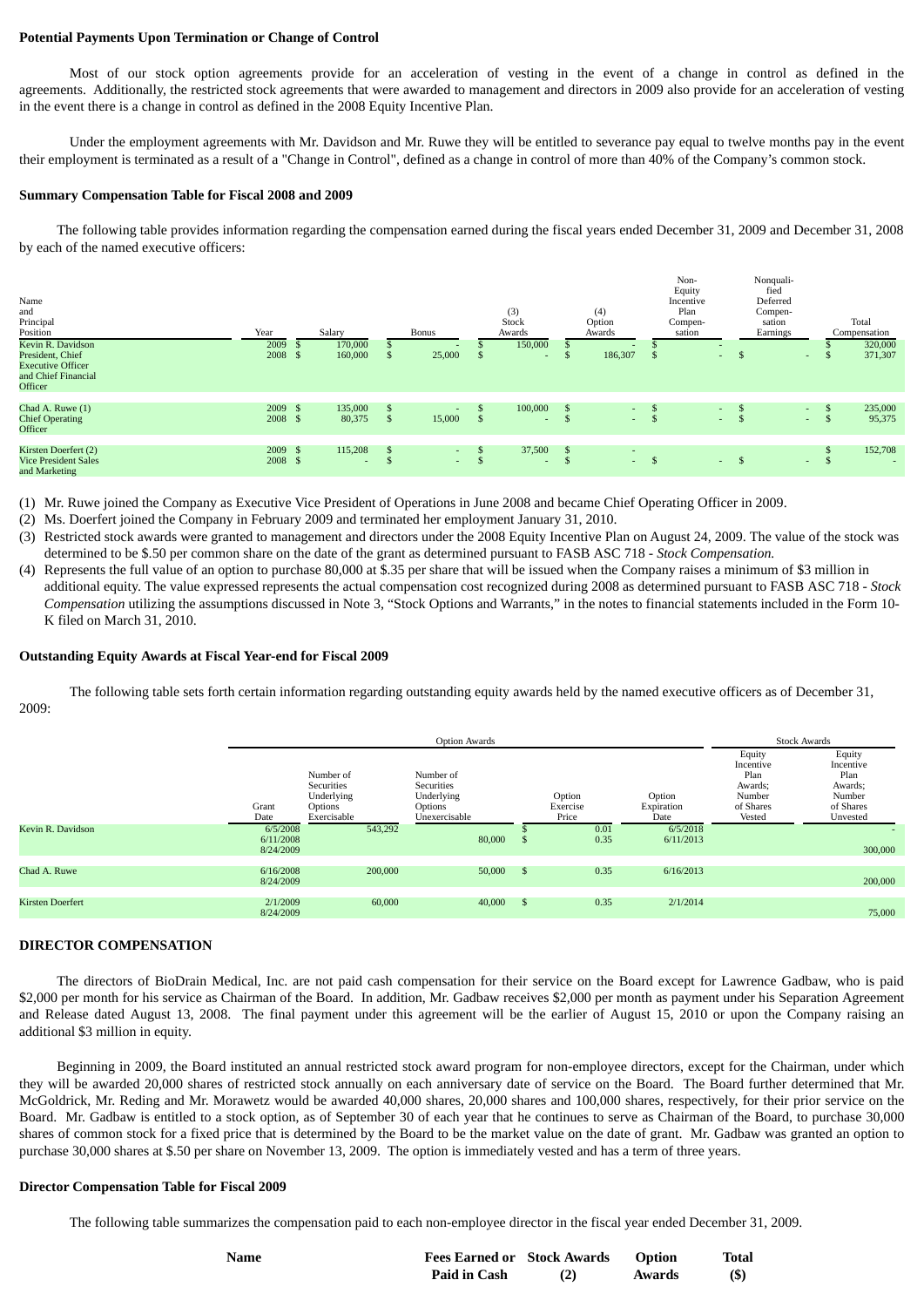|                      | (1)    |              |      | (1)(2)     |      |        |
|----------------------|--------|--------------|------|------------|------|--------|
| Lawrence W. Gadbaw   | 48,000 |              |      | $5.728$ \$ |      | 53,728 |
| Peter L. Morawetz    |        | 50.000       | - \$ | 22.658     | - \$ | 72.658 |
| Thomas J. McGoldrick |        | \$<br>20,000 |      |            | \$   | 20,000 |
| Andrew P. Reding     |        | \$<br>10.000 |      |            |      | 10,000 |

(1) Mr. Gadbaw received \$2,000 per month as compensation for serving as Chairman of the Board, \$2,000 per month as payment under a Separation Agreement and Release dated August 13, 2008 and an option to purchase 30,000 shares at \$.50 per share on November 13, 2009. The value of the option was determined to be \$5,728 in accordance with FASB ASC 718 - *Stock Compensation* using the Black-Scholes option valuation model and, because the option was immediately vested, this amount was expensed in full during fiscal 2009.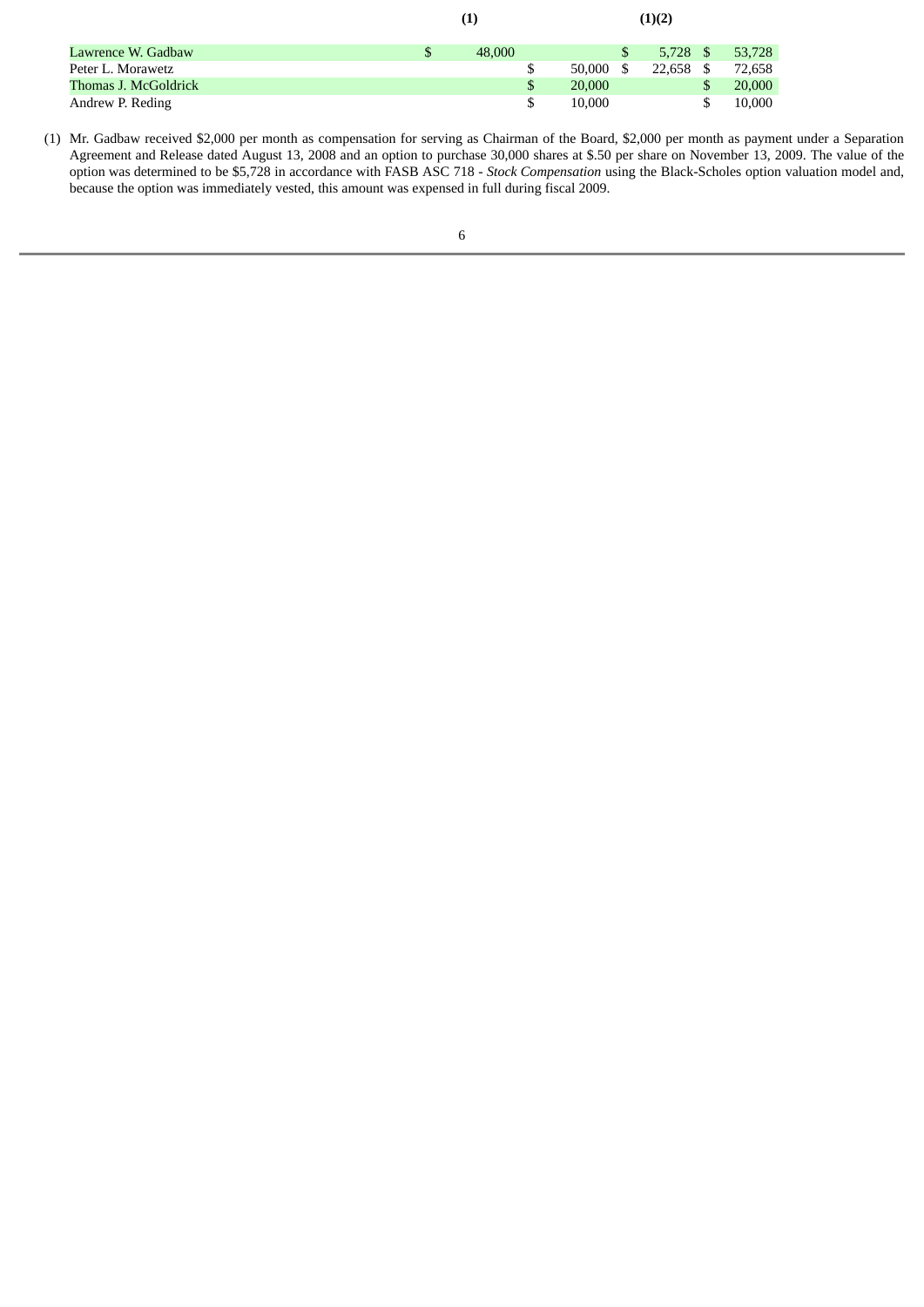(2) Mr. Morawetz received 100,000 shares of restricted stock on August 24, 2009, with a value of \$50,000, as compensation for his prior years' service on the Board. In addition, the Company agreed to grant Mr. Morawetz an option to buy 75,000 shares at \$.35 per share upon the Company raising an additional \$3 million in equity in return for his agreement to forgive approximately \$85,000 in consulting fees that had accrued in prior years. The value of the option was determined to be \$22,658 in accordance with FASB ASC 718 - *Stock Compensation*, using the Black-Scholes option valuation model and this amount was expensed in full during fiscal 2009. Mr. McGoldrick received 40,000 shares of restricted stock and Mr. Reding received 20,000 shares of restricted stock on August 24, 2009 as compensation for their prior years' service on the Board. The stock was determined to have a value of \$.50 per share or \$20,000 and \$10,000, respectively, for Mr. McGoldrick and Mr. Reding.

## *Item 12. Securities Ownership of Certain Beneficial Owners and Management and Related Stockholder Matters*

# **SECURITY OWNERSHIP OF CERTAIN BENEFICIAL OWNERS AND MANAGEMENT**

The following table sets forth as of April 20, 2010 certain information regarding beneficial ownership of our common stock by:

- **•** Each person known to us to beneficially own 5% or more of our common stock and those shareholders who would beneficially own 5% or more of our common stock except for a 61 day notice of intent to exercise warrants (see Note 11);
- **•** Each executive officer named in the Summary Compensation Table on page 6, who in this Report are collectively referred to as the "Named Executive Officers;"
- **•** Each of our directors; and
- **•** All of our executive officers (as that term is defined under the rules and regulations of the SEC) and directors as a group.

We have determined beneficial ownership in accordance with Rule 13d-3 under the Exchange Act. Beneficial ownership generally means having sole or shared voting or investment power with respect to securities. Unless otherwise indicated in the footnotes to the table, each stockholder named in the table has sole voting and investment power with respect to the shares of common stock set forth opposite the stockholder's name. We have based our calculation of the percentage of beneficial ownership on 12,031,761 shares of the Company's common stock outstanding on April 20, 2010. Unless otherwise noted below, the address for each person or entity listed in the table is c/o BioDrain Medical, Inc., 2060 Centre Pointe Boulevard, Suite 7, Mendota Heights, Minnesota 55120.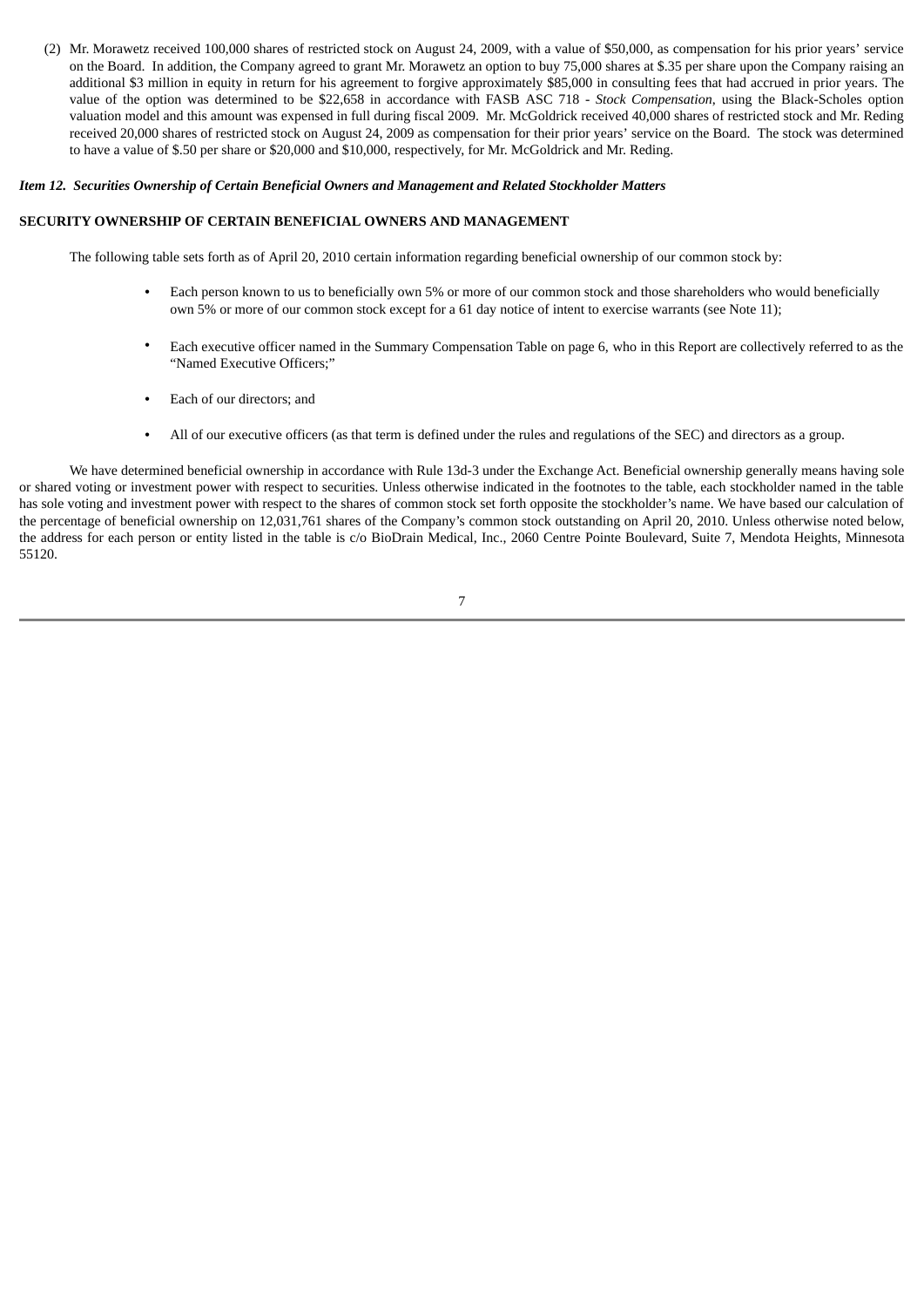| <b>Name of Beneficial Owner</b>                 |              | <b>Amount and</b><br><b>Nature of</b><br><b>Beneficial</b><br>Ownership | <b>Percent</b><br>of<br><b>Class</b> |
|-------------------------------------------------|--------------|-------------------------------------------------------------------------|--------------------------------------|
| Lawrence W. Gadbaw (1)                          |              | 169,563                                                                 | 1.4%                                 |
|                                                 |              |                                                                         |                                      |
| Kevin R. Davidson (2)                           |              | 876,725                                                                 | 7.0 %                                |
| Chad A. Ruwe (3)(11)                            |              | 1,021,429                                                               | 8.4%                                 |
| Kirsten Doerfert (14)                           |              | 150,000                                                                 | 1.2%                                 |
| Jess Carsello (15)                              |              | 8,332                                                                   | 0.1%                                 |
| Peter L. Morawetz (4)                           |              | 211,245                                                                 | 1.8%                                 |
| Thomas J. McGoldrick (5)                        |              | 67,447                                                                  | 0.6%                                 |
| Andrew P. Reding (6)                            |              | 47,447                                                                  | $0.4\%$                              |
| James E. Dauwalter (9)(11)                      |              | 1,051,429                                                               | 8.6%                                 |
| Carl Schwartz (7)(11)                           |              | 500,000                                                                 | 4.2 %                                |
| Bernard Puder Revocable Trust (8)               |              | 430,000                                                                 | 3.6%                                 |
| James R. Taylor IV (10) (11)                    |              | 771,429                                                                 | 6.3%                                 |
| Nimish Patel (12)                               |              | 710,780                                                                 | 5.9%                                 |
| Erick Richardson (13)                           |              | 697,912                                                                 | 5.8%                                 |
|                                                 | <b>Total</b> | 6,713,738                                                               | 49.9%                                |
| All directors and executive officers as a group |              |                                                                         |                                      |
| (9 persons)                                     |              | 3.453.617                                                               | 26.4%                                |

- (1) Includes 139,563 shares of common stock and an option to purchase 30,000 shares at a price of \$.50 per share. Does not include an option to purchase 160,000 shares at \$.35 per shares to be issued upon the Company raising an additional \$3 million in equity.
- (2) Includes 33,433 shares of common stock, 300,000 shares of restricted stock issued August 24, 2009 under the 2008 Equity Incentive Plan and options to acquire up to an additional 543,292 shares of common stock of the Company, all of which are presently exercisable. Does not include an option to purchase 80,000 shares at \$.35 per shares to be issued upon the Company raising an additional \$3 million in equity.
- (3) Includes 621,429 shares of common stock, 200,000 shares of restricted stock issued August 24, 2009 under the 2008 Equity Incentive Plan and options to acquire an additional 200,000 shares of common stock at \$.35 per share that are presently exercisable. Does not include options to purchase 50,000 shares of common stock at \$.35 per share that are not exercisable until achievement of certain performance targets as provided in Mr. Ruwe's employment agreement, and does not include warrants for 621,429 shares that are not currently exercisable within 60 days.
- (4) Includes 111,245 shares of common stock and 100,000 shares of restricted stock, issued August 24, 2009 under the 2008 Equity Incentive Plan, but does not include an option to purchase 75,000 shares at \$.35 per share to be issued upon the Company raising an additional \$3 million in equity.
- (5) Includes 3,506 shares and 40,000 restricted shares, issued August 24, 2009 under the 2008 Equity Incentive Plan, and an option to acquire up to 23,941 shares of common stock, which are presently exercisable, granted pursuant to a director stock option agreement by and between Mr. McGoldrick and the Company.
- (6) Includes 3,506 shares and 20,000 restricted shares, issued August 24, 2009 under the 2008 Equity Incentive Plan, and an option to acquire up to 23,941 shares of common stock, which are presently exercisable, granted pursuant to a director stock option agreement by and between Mr. Reding and the Company.
- (7) Includes 500,000 shares of common stock but does not include 500,000 shares of common stock underlying a warrant at \$.46 per share that is not currently exercisable within 60 days.
- (8) Includes 430,000 shares of common stock but does not include 430,000 shares of common stock underlying a warrant at \$.46 per share that is not currently exercisable within 60 days.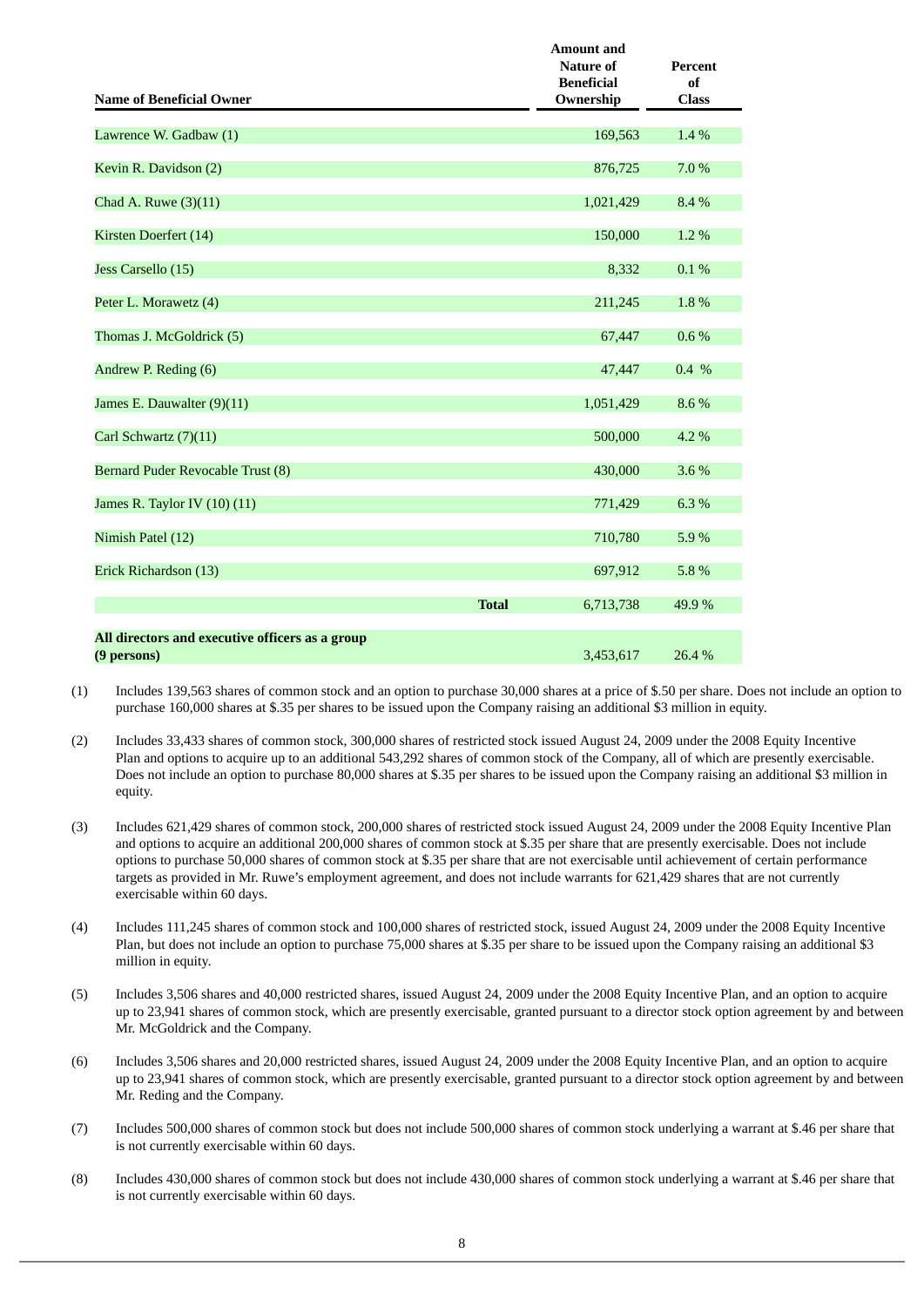- (9) Includes 771,429 shares of common stock but does not include 771,429 shares of common stock underlying warrants at \$.46 per share and \$.65 per share that are not exercisable within 60 days. Includes 200,000 shares underlying a \$50,000 convertible debt agreement based upon an estimated conversion price of \$.25 per share. All shares, warrants and convertible debt are held in the James E. Dauwalter Living Trust. Also includes an option to purchase 30,000 shares and 50,000 restricted shares, issued August 24, 2009 under the 2008 Equity Incentive Plan, held by David Dauwalter, the son of James Dauwalter and an employee of BioDrain Medical, Inc. Does not include an option to purchase 20,000 held by David Dauwalter because they vest only upon achieving certain performance conditions and are, therefore, not exercisable within 60 days. James Dauwalter disavows any ownership or control over the shares and options held by David Dauwalter.
- (10) Includes 571,429 shares of common stock and 200,000 shares underlying a \$50,000 convertible debt agreement based upon an estimated conversion price of \$.25 per share but does not include 571,429 shares of common stock underlying a warrant at \$.46 per share that is not currently exercisable within 60 days.
- (11) These warrants are fully vested. However, they include a clause that prohibits the warrants to be exercised if it would cause the holdings of such equity holder to be in excess of 4.99% of our total outstanding shares. The warrant holder may amend the clause to eliminate this requirement. However, such amendment will not take effect until the 61<sup>st</sup> day after notice has been given. Consequently, the holder cannot exercise their warrants within 60 days of the current date, and those warrants are not included in the total outstanding and percentage of outstanding shares.
- (12) Consists of 665,185 shares of common stock, including 142,857 shares of common stock held by RP Capital LLC, for which Nimish Patel and Erick Richardson have shared voting and dispositive control, and 45,595 shares of common stock underlying warrants. Does not include a warrant for 142,857 shares held by RP Capital LLC because these warrants are not exercisable within 60 days. Does not include 60,714 shares of common stock held by Richardson & Patel LLP. The voting and dispositive control of such shares are held by Mr. Douglas Gold.
- (13) Consists of 652,317 shares of common stock, including 142,857 shares of common stock held by RP Capital LLC, for which Nimish Patel and Erick Richardson have shared voting and dispositive control, and 45,595 shares of common stock underlying warrants. Does not include a warrant for 142,857 shares held by RP Capital LLC because these warrants are not exercisable within 60 days. Does not include 60,714 shares of common stock held by Richardson & Patel LLP. The voting and dispositive control of such shares are held by Mr. Douglas Gold.
- (14) Includes a warrant to purchase 15,000 shares at \$.46 per share, an option to purchase 60,000 shares at \$.35 per share and 75,000 restricted shares issued August 24, 2009 under the 2008 Equity Incentive Plan. Does not include an option to purchase 40,000 shares at \$.35 per share that are not excercisable until achievement of certain performance targets as provided in Ms. Doerfert's employment agreement. Ms. Doerfert terminated her employment on January 31, 2010.
- (15) Includes an option to purchase 8,332 shares at \$.50 per share, under a 150,000 share stock option agreement issued to Mr. Carsello on February 2, 2010, under the Company's 2008 Equity Incentive Plan. Does not include 141,688 shares under the stock option agreement that have not vested. The option vests at 4,167 shares per month for the first 35 months of employment and 4,190 shares in month 36.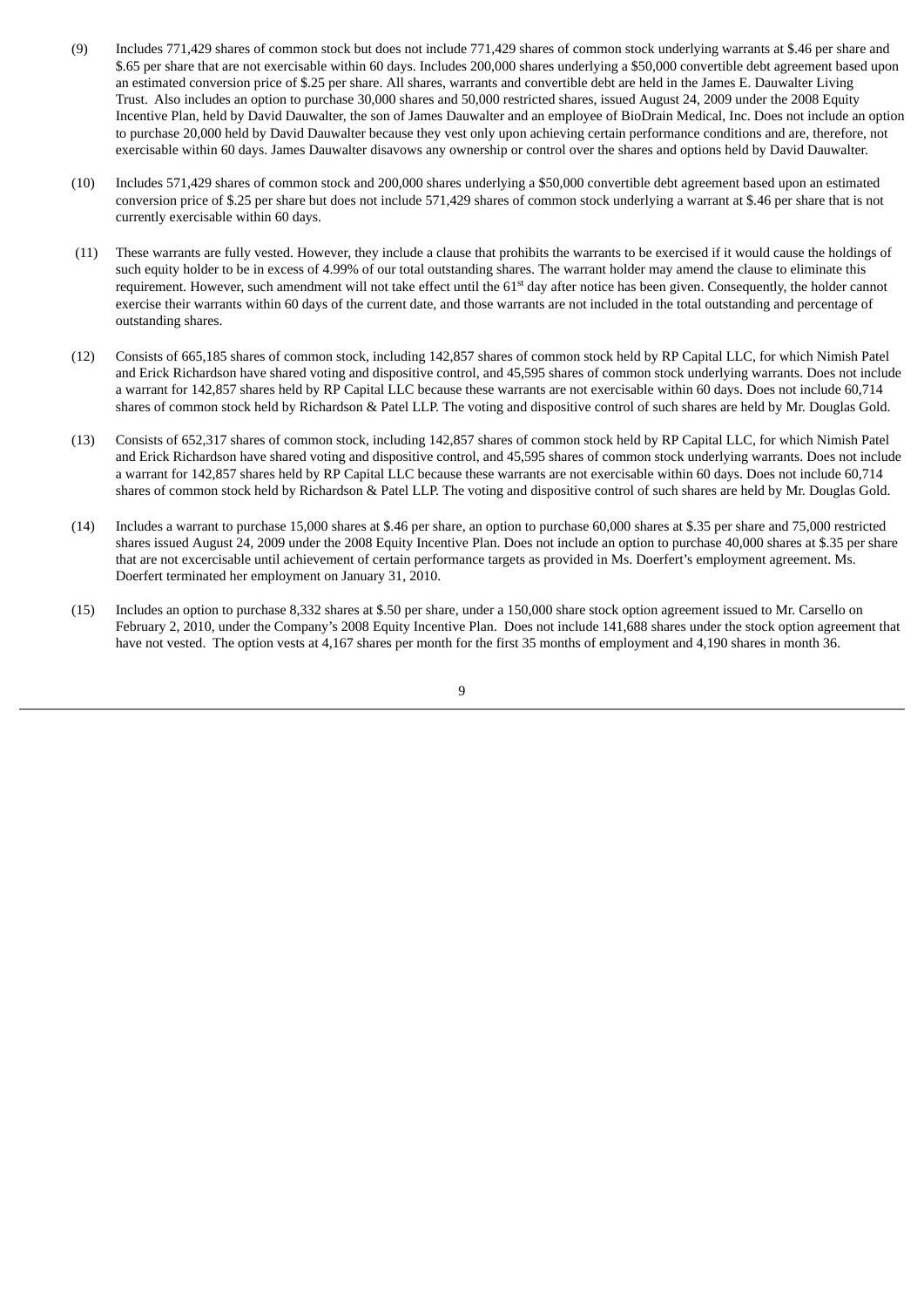### **Equity Compensation Plan Information**

The following table presents the equity compensation plan information as of December 31, 2009:

|                                                                | Number of<br>securities to be<br>issued upon<br>exercise of<br>outstanding<br>restricted stock,<br>warrants and options |               | Weighted-average<br>exercise price of<br>outstanding<br>options,<br>warrants | Number of<br>securities<br>remaining<br>available for future<br>issuance under<br>equity<br>compensation<br>plans (excluding<br>securities reflected<br>in column $(a)$ ) |
|----------------------------------------------------------------|-------------------------------------------------------------------------------------------------------------------------|---------------|------------------------------------------------------------------------------|---------------------------------------------------------------------------------------------------------------------------------------------------------------------------|
|                                                                | (a)                                                                                                                     |               | (b)                                                                          | (c)                                                                                                                                                                       |
| Equity compensation plans approved by security holders (1)     | 916,017                                                                                                                 | <sup>\$</sup> | 0.367                                                                        | 59,388                                                                                                                                                                    |
| Equity compensation plans not approved by security holders (2) | 1,396,174                                                                                                               | S             | 0.237                                                                        |                                                                                                                                                                           |
|                                                                |                                                                                                                         |               |                                                                              |                                                                                                                                                                           |

(1) Includes 797,810 shares of restricted stock and 18,207 warrant shares issued under the 2008 Equity Incentive Plan.

(2) The Company issued stock options to purchase 1,291,174 shares to employees and directors prior to the adoption of the 2008 Equity Incentive Plan and stock options to purchase 105,000 shares outside of the 2008 Equity Incentive Plan after the Plan was adopted.

### *Item 13. Certain Relationships and Related Transactions, and Director Independence*

The Audit Committee has the responsibility to review and approve all transactions to which a related party and the Company may be a party prior to their implementation, to assess whether such transactions meet applicable legal requirements. Except as described in this Report, since the beginning of fiscal 2009, there were no related party transactions arising or existing requiring disclosure, as would be required if we were subject to Nasdaq listing standards, SEC rules and regulations or the Company's policy and procedures.

## *Item 14. Principal Accountant Fees and Services*

# **ACCOUNTANT FEES**

In connection with the audit of the fiscal 2009 financial statements, the Company entered into an engagement agreement with Olsen Theilen & Co., Ltd., which sets forth the terms by which Olsen Theilen & Co., Ltd. will perform audit services for the Company.

The following table represents aggregate fees billed to the Company for the fiscal years ended December 31, 2009 and December 31, 2008, by Olsen Theilen & Co., Ltd., the Company's principal accountant. All fees described below were approved by the Audit Committee.

|                                   |   | 2009                     | 2008 |                          |  |
|-----------------------------------|---|--------------------------|------|--------------------------|--|
| Audit Fees <sup>(1)</sup>         |   | 96,198 \$                |      | 67,966                   |  |
| Audit-Related Fees <sup>(2)</sup> |   | $\overline{\phantom{a}}$ |      |                          |  |
| Tax Fees <sup>(3)</sup>           |   | 1,200                    |      | 1,963                    |  |
| All Other Fees <sup>(4)</sup>     |   | $\overline{\phantom{a}}$ |      | $\overline{\phantom{0}}$ |  |
|                                   | Φ | 97,398                   |      | 69,929                   |  |

(1) Audit Fees were principally for services rendered for the audit and/or review of our consolidated financial statements. Also includes fees for services rendered in connection with the filing of registration statements and other documents with the SEC, the issuance of accountant consents and comfort letters and assistance in responding to SEC comment letters.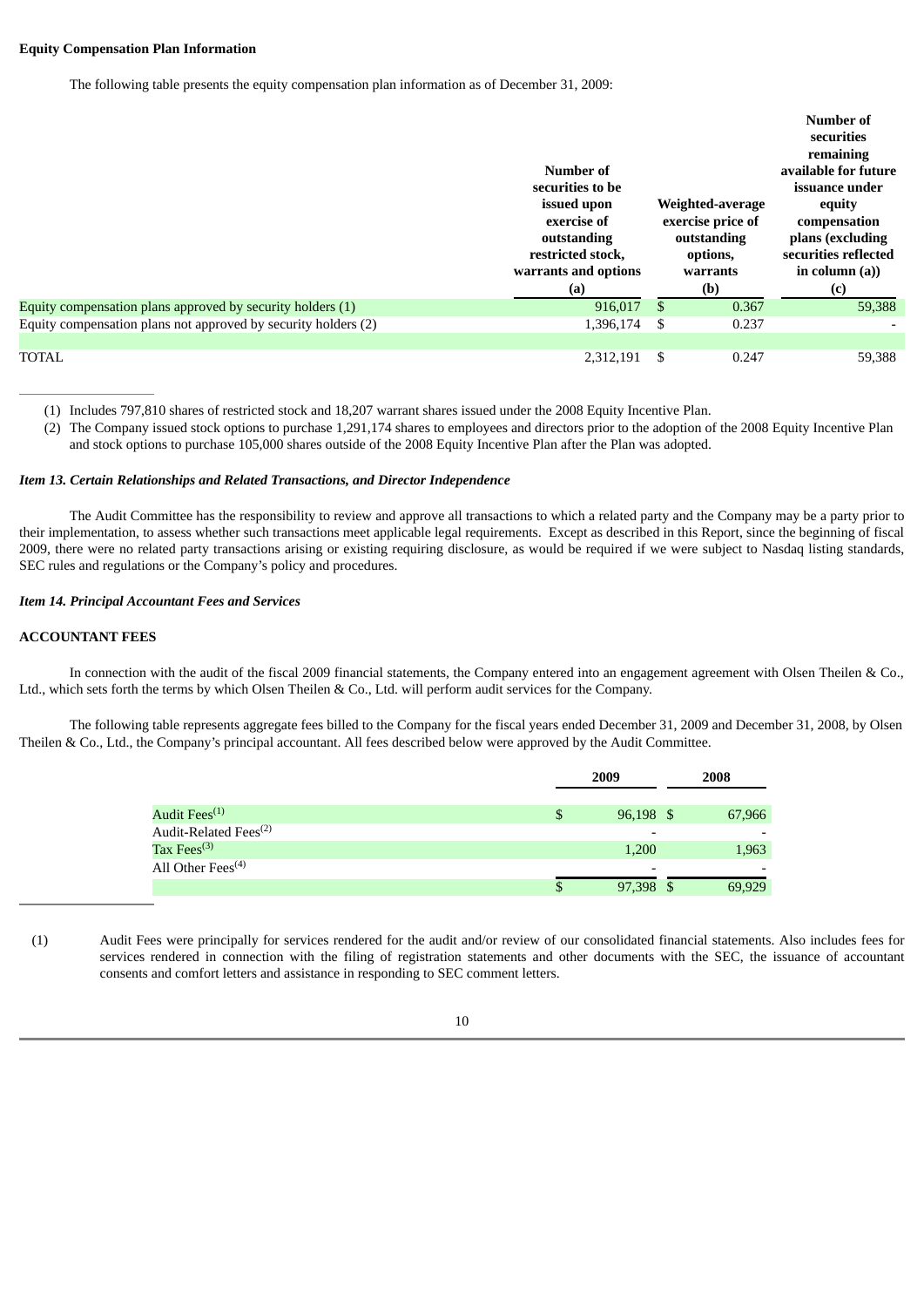- (2) There were no audit-related fees in 2008 and 2009.
- (3) Tax Fees consist of fees billed in the indicated year for professional services performed by Olsen Theilen & Co., Ltd. with respect to tax compliance, tax advice and tax planning.
- (4) All Other Fees consist of fees billed in the indicated year for other permissible work performed by Olsen Theilen & Co., Ltd. that is not included within the above category descriptions.

## **PRE-APPROVAL POLICIES AND PROCEDURES**

The Audit Committee is required to pre-approve the audit and non-audit services performed by our independent auditors. The Audit Committee may not approve non-audit services prohibited by applicable regulations of the Securities and Exchange Commission if such services are to be provided contemporaneously while serving as independent auditors. The Audit Committee has delegated authority to the Chairman of the Audit Committee to approve the commencement of permissible non-audit related services to be performed by the independent auditors and the fees payable for such services, provided that the full Audit Committee subsequently ratifies and approves all such services. The Audit Committee has determined that the rendering of the services other than audit services by Olsen Theilen & Co., Ltd. is compatible with maintaining the principal accountant's independence.

### **DIRECTOR INDEPENDENCE**

Although we are not required to comply with the Nasdaq Stock Market ("Nasdaq") listing standards, we use these listing standards as our guide toward determining independence of our directors and other areas of corporate governance. Under Nasdaq listing standards, a majority of the members of a listed company's board of directors must qualify as "independent," as affirmatively determined by the board of directors. The Board of Directors consults with the Company's counsel to ensure that the Board of Directors' determinations are consistent with relevant securities and other laws and regulations regarding the definition of "independent," including those set forth in pertinent listing standards of the Nasdaq, as in effect from time to time.

Consistent with these considerations, after review of all relevant transactions or relationships between each director, or any of his or her family members, and the Company, its senior management and its independent registered public accounting firm, the Board of Directors has affirmatively determined that the following directors are independent directors within the meaning of the Nasdaq listing standards: Messrs. Dauwalter, Gadbaw, McGoldrick and Reding and Dr. Morawetz. In making this determination, the Board of Directors found that none of these directors or nominees for director had a material or other disqualifying relationship with the Company. Mr. Davidson, the Company's President, Chief Executive Officer, and Chief Financial Officer, and Mr. Ruwe, the Company's Chief Operating Officer, are not independent directors by virtue of their employment with the Company.

#### *Item 15. Exhibits, Financial Statement Schedules*

Exhibits. See "Exhibit Index to Form 10-K" immediately following the signature page of this Amendment.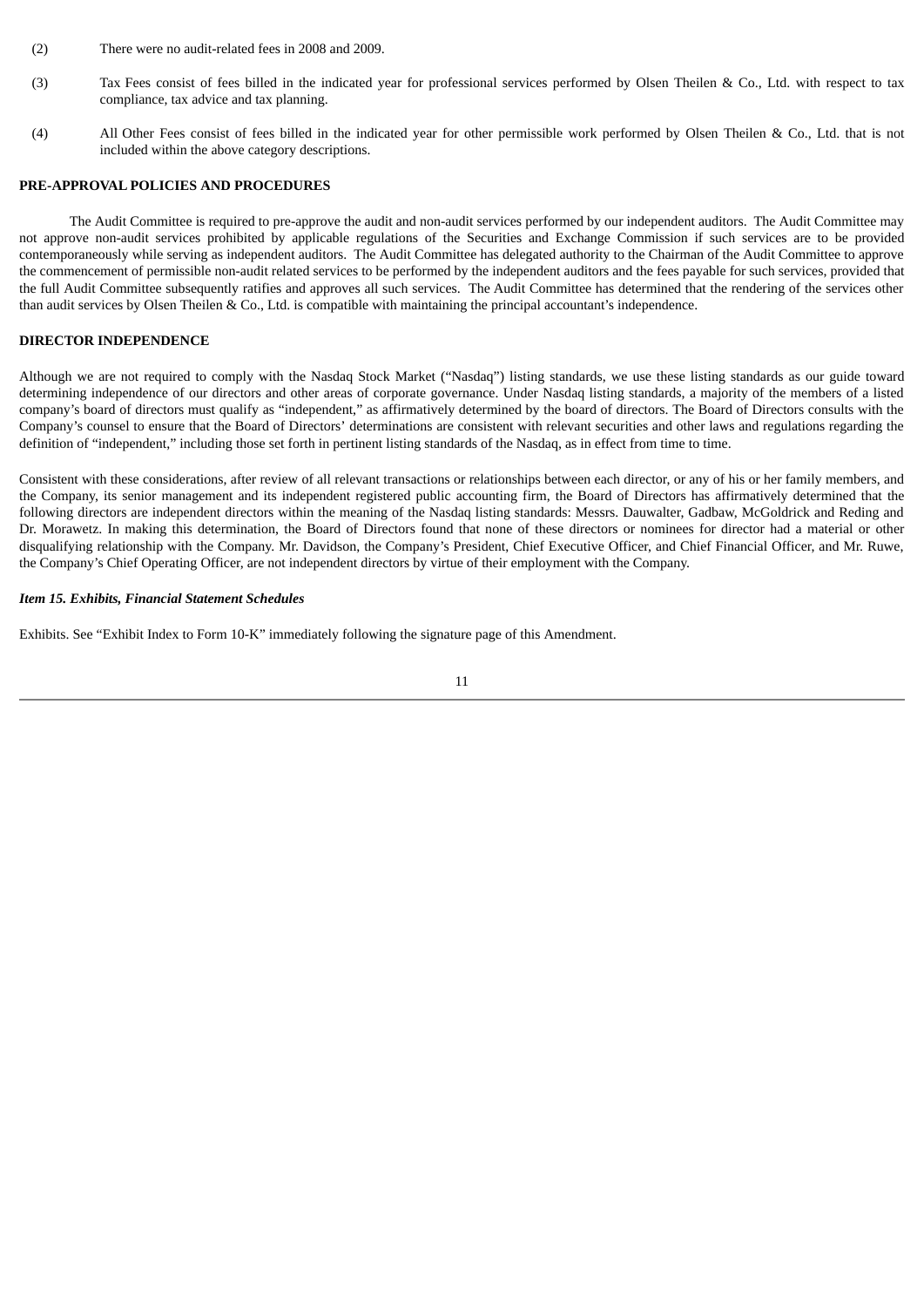## **SIGNATURES**

Pursuant to the requirements of Section 13 or 15(d) of the Securities Exchange Act of 1934, the registrant has duly caused this report to be signed on its behalf by the undersigned, thereunto duly authorized.

BIODRAIN MEDICAL, INC.

Date: April 28, 2010 By: /s/ Kevin R. Davidson

Kevin R. Davidson President, Chief Executive Officer, and Chief Financial Officer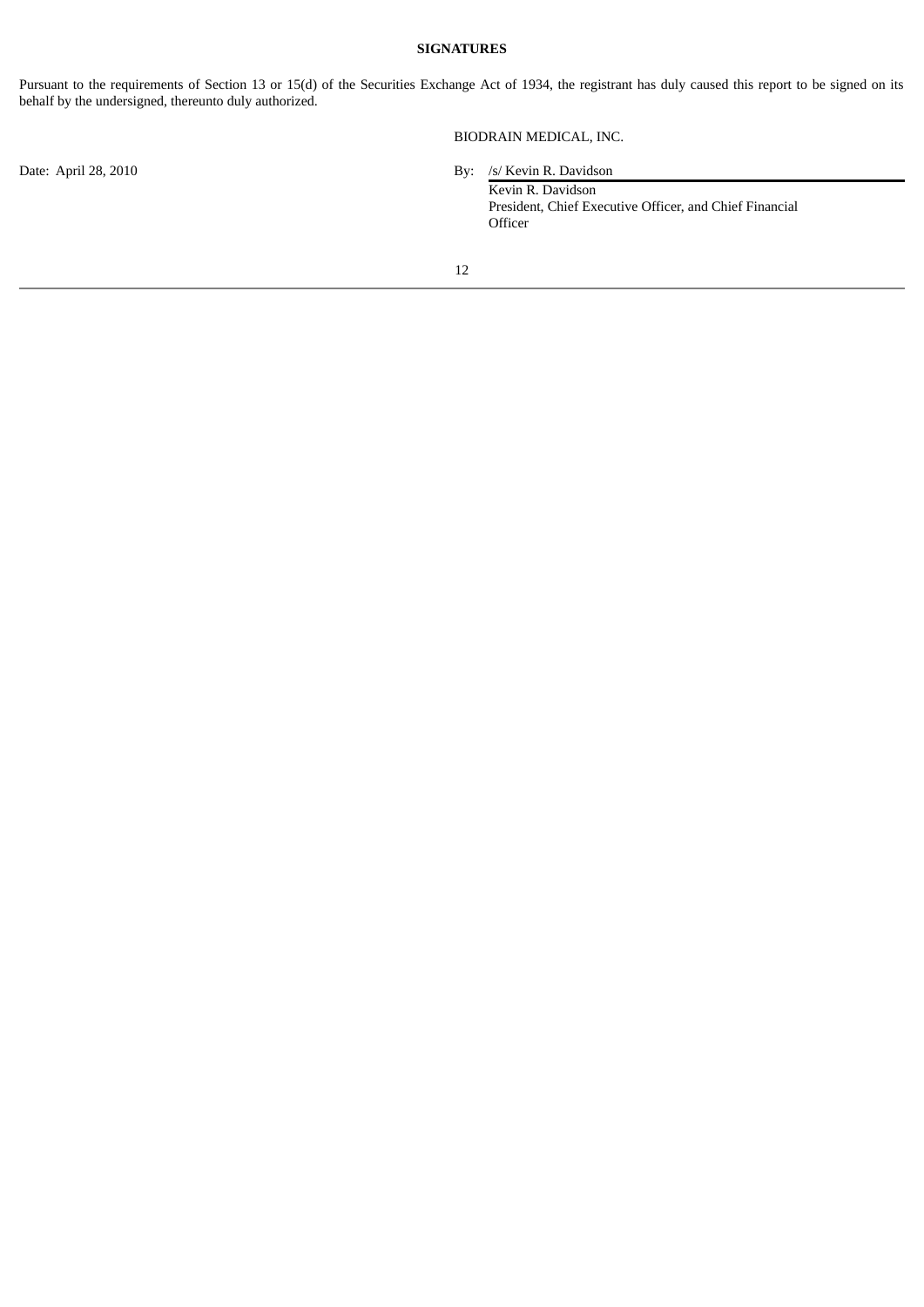# EXHIBIT INDEX BIODRAIN MEDICAL, INC. FORM 10-K/A

| <b>Exhibit</b><br>No. | <b>Description</b>                                                                                                                   |
|-----------------------|--------------------------------------------------------------------------------------------------------------------------------------|
| 3.1                   | Articles of Incorporation of the Registrant, as amended (4)                                                                          |
| 3.2                   | Bylaws of the Registrant, as amended (1)                                                                                             |
| 3.3                   | Amendment to Articles (3)                                                                                                            |
| $10.1+$               | Form of Employment Agreement by and between the Registrant and Kevin R. Davidson dated October 4, 2006 (1)                           |
| $10.2 +$              | Form of Employment Agreement by and between the Registrant and Gerald D. Rice dated October 18, 2006 (1)                             |
| $10.3+$               | Form of Employment Agreement by and between the Registrant and Chad A. Ruwe dated June 16, 2008 (1)                                  |
| $10.4+$               | Form of Confidential Separation Agreement and Release by and between the Registrant and Lawrence W. Gadbaw dated August 13, 2008 (1) |
| 10.5                  | Form of Nondisclosure and Non-compete Agreement by and between the Registrant and Lawrence W. Gadbaw dated October 18, 2006 (1)      |
|                       | 13                                                                                                                                   |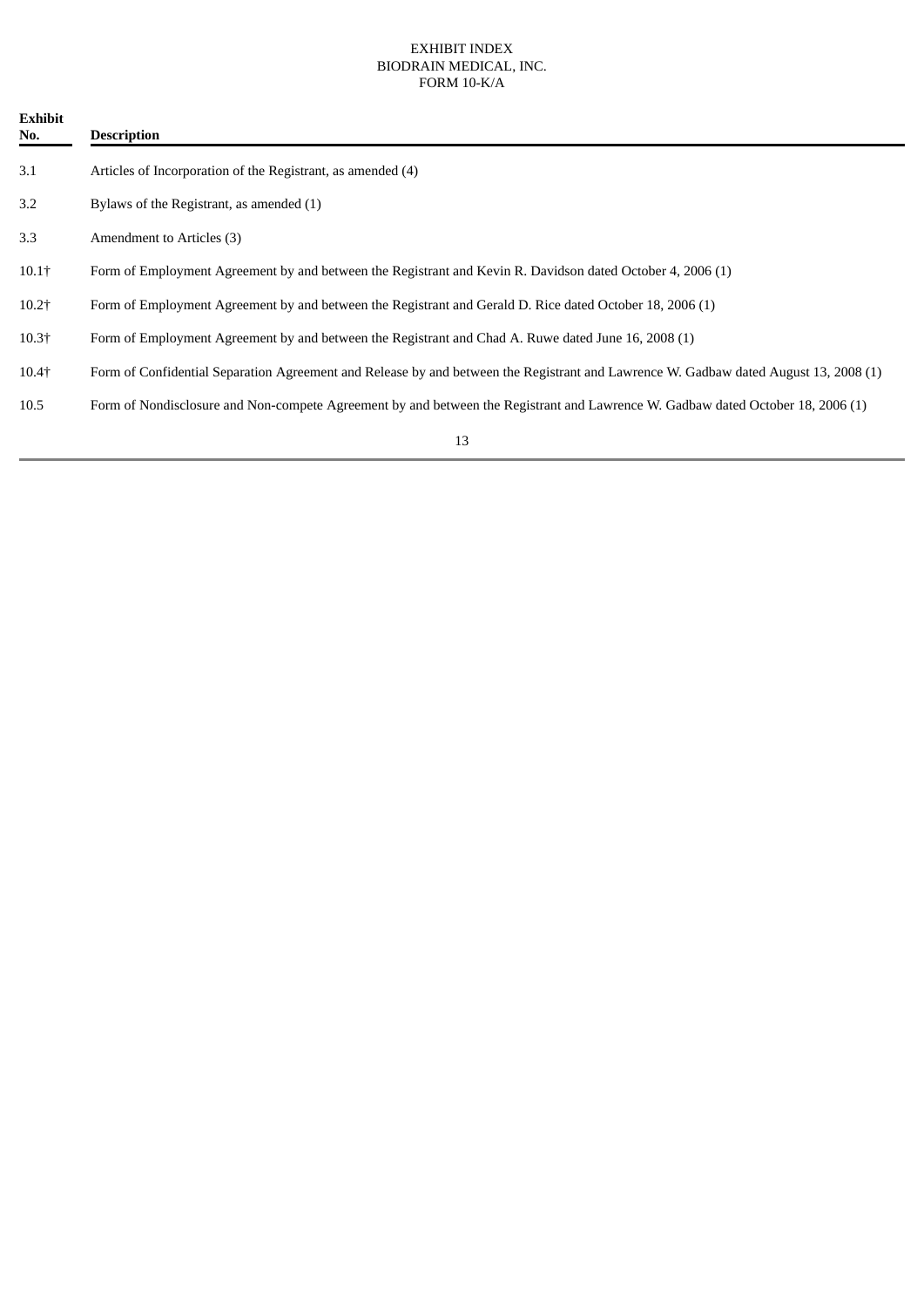| <b>Exhibit</b><br>No. | <b>Description</b>                                                                                                                |  |  |
|-----------------------|-----------------------------------------------------------------------------------------------------------------------------------|--|--|
|                       |                                                                                                                                   |  |  |
| 10.6†                 | Form of Stock Option Agreement by and between the Registrant and Kevin R. Davidson dated June 5, 2008 (1)                         |  |  |
| 10.7†                 | Form of Director Stock Option Agreement between the Registrant and Thomas McGoldrick dated August 22, 2006 (1)                    |  |  |
| 10.8+                 | Form of Director Stock Option Agreement between the Registrant and Andrew P. Reding dated November 11, 2006 (1)                   |  |  |
| 10.9                  | Form of Consulting Agreement by and between the Registrant and Jeremy Roll dated February 29, 2008 (1)                            |  |  |
| 10.10                 | Form of Consulting Agreement by and between the Registrant and Namaste Financial, Inc. dated June 30, 2008 (1)                    |  |  |
| 10.11                 | Form of Consulting Agreement by and between the Registrant and Marshall C. Ryan and Mid-State Stainless, Inc. dated June 2008 (1) |  |  |
| 10.12                 | Form of Investor Relations Agreement by and between the Registrant and Kulman IR, LLC dated April 15, 2008 (1)                    |  |  |
| 10.13                 | Form of Finder Agreement by and between the Registrant and Thomas Pronesti dated March 10, 2008 (1)                               |  |  |
| 10.14                 | Form of Patent Assignment by Marshall C. Ryan in favor of the Registrant dated June 18, 2008 (1)                                  |  |  |
| 10.15                 | Form of Convertible Debenture by and between the Registrant and Kevin R. Davidson dated February 2, 2007 (1)                      |  |  |
| 10.16                 | Form of Convertible Debenture by and between the Registrant and Peter L. Morawetz dated February 2, 2007 (1)                      |  |  |
| 10.17                 | Form of Convertible Debenture by and between the Registrant and Andrew P. Reding dated February 2, 2007 (1)                       |  |  |
| 10.18                 | Form of Convertible Debenture by and between the Registrant and Thomas McGoldrick dated January 30, 2007 (1)                      |  |  |
| 10.19                 | Form of Convertible Debenture by and between the Registrant and Andcor Companies, Inc. dated September 29, 2006 (1)               |  |  |
| 10.20                 | Form of Convertible Debenture by and between the Registrant and Carl Moore dated March 1, 2007 (1)                                |  |  |
| 10.21                 | Form of Convertible Debenture by and between the Registrant and Roy Moore dated March 1, 2007 (1)                                 |  |  |
| 10.22                 | Form of Advisory Board Warrant Agreement by and between the Registrant and Debbie Heitzman dated August 31, 2005 (1)              |  |  |
| 10.23                 | Form of Advisory Board Warrant Agreement by and between the Registrant and Mary Wells Gorman dated August 31, 2005 (1)            |  |  |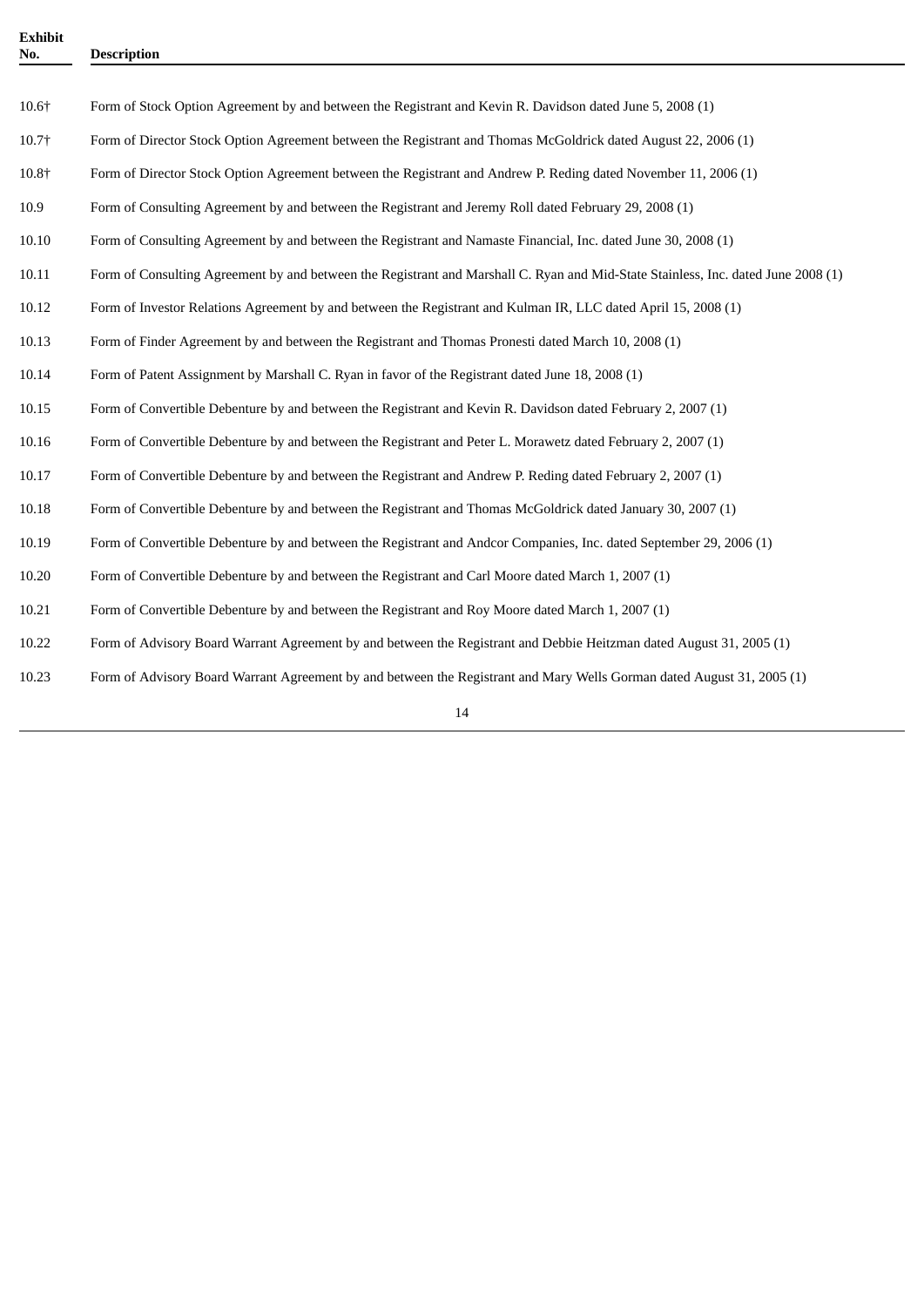| <b>Exhibit</b><br>No. | <b>Description</b>                                                                                                                                |  |
|-----------------------|---------------------------------------------------------------------------------------------------------------------------------------------------|--|
| 10.24                 | Form of Advisory Board Warrant Agreement by and between the Registrant and David Feroe dated August 31, 2005 (1)                                  |  |
| 10.25                 | Form of Advisory Board Warrant Agreement by and between the Registrant and Dr. Arnold S. Leonard dated June 12, 2006 (1)                          |  |
| 10.26                 | Form of Advisory Board Warrant Agreement by and between the Registrant and Karen A. Ventura dated December 7, 2006 (1)                            |  |
| 10.27                 | Form of Advisory Board Warrant Agreement by and between the Registrant and Nancy A. Kolb dated December 20, 2006 (1)                              |  |
| 10.28                 | Form of Advisory Board Warrant Agreement by and between the Registrant and Kim Shelquist dated December 20, 2006 (1)                              |  |
| 10.29                 | Form of Warrant Agreement by and between the Registrant and Wisconsin Rural Enterprise Fund, LLC dated December 1, 2006 (1)                       |  |
| 10.30                 | Form of Stock Purchase and Sale Agreement by and between the Registrant and Wisconsin Rural Enterprise Fund, LLC dated July 31, 2006 (1)          |  |
| 10.31                 | Form of Subscription Agreement (1)                                                                                                                |  |
| 10.32                 | Form of Registration Rights Agreement (1)                                                                                                         |  |
| 10.33                 | Form of Escrow Agreement (1)                                                                                                                      |  |
| 10.34                 | Form of Warrant (1)                                                                                                                               |  |
| 10.35†                | 2008 Equity Incentive Plan (1)                                                                                                                    |  |
| 10.36                 | Office Lease Agreement by and between the Registrant and Roseville Properties Management Company, as agent for Lexington Business Park,<br>LLC(1) |  |
| 10.37†                | Form of Employment Agreement by and between the Registrant and David Dauwalter dated August 11, 2008 (2)                                          |  |
| 10.38+                | Form of Amendment No. 1 to Employment Agreement by and between the Registrant and David Dauwalter dated September 11, 2008 (2)                    |  |
| 10.39                 | Form of Consulting Agreement by and between the Registrant and Andcor Companies, Inc. dated September 15, 2008 (2)                                |  |
| 10.40                 | Form of Consulting Agreement by and between the Registrant and Taylor & Associates, Inc. dated August 15, 2008 (2)                                |  |
| 10.41                 | Form of Consulting Agreement by and between the Registrant and Gregory Sachs dated October 20, 2008 (2)                                           |  |
| 10.42                 | Form of Restructuring Agreement dated June 9, 2008 (2)                                                                                            |  |
| 10.43                 | Form of Secured Convertible Note Purchase Agreement dated July 23, 2007 (2)                                                                       |  |
| 10.44                 | Form of Secured Convertible Note dated July 2007 (2)                                                                                              |  |
| 10.45                 | Form of Secured Convertible Note Security Agreement dated July 2007 (2)                                                                           |  |
|                       | 15                                                                                                                                                |  |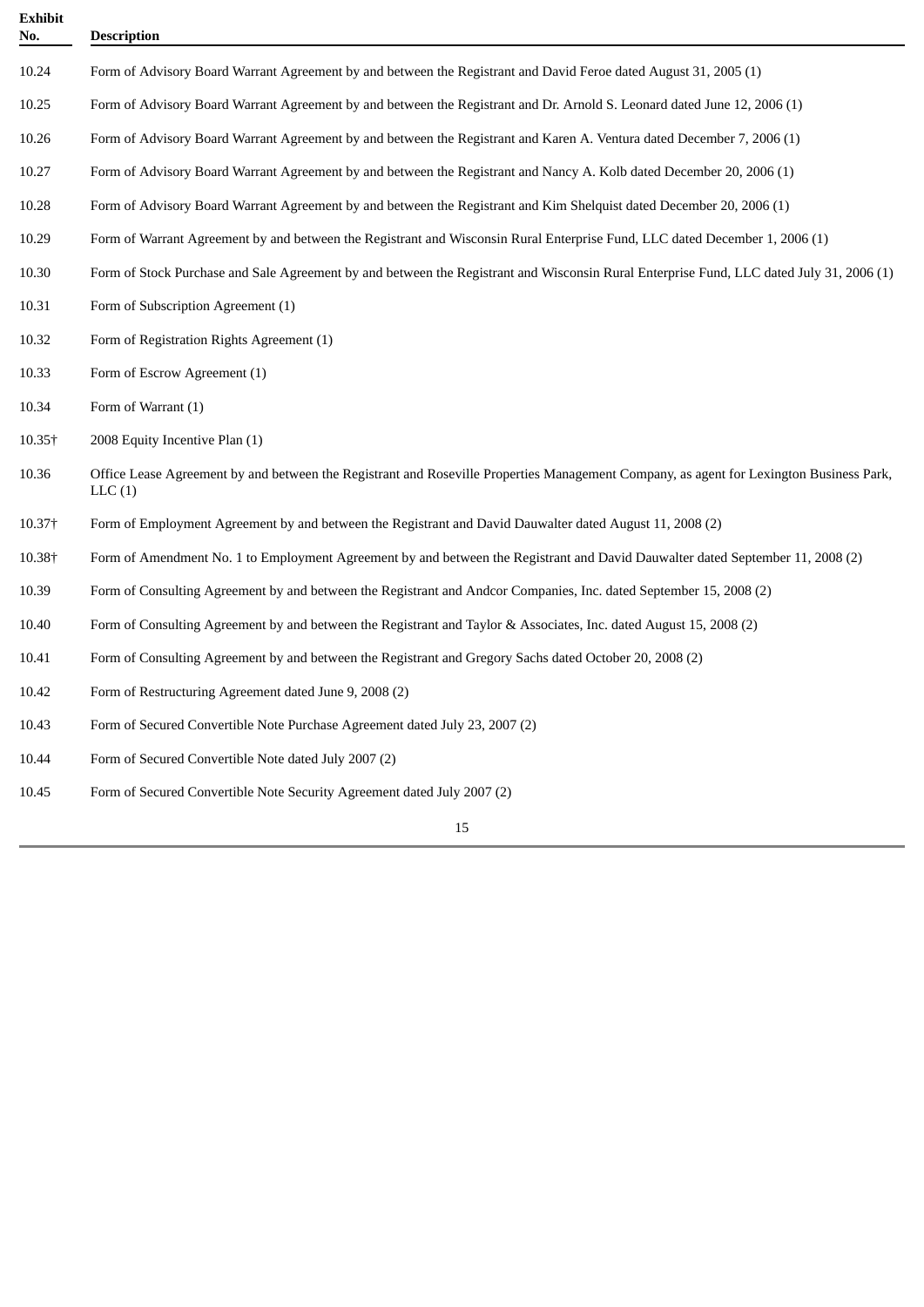| <b>Exhibit</b><br>No. | <b>Description</b>                                                                                                             |  |  |
|-----------------------|--------------------------------------------------------------------------------------------------------------------------------|--|--|
| 10.46                 | Independent Contractor Agreement dated as of February 2, 2009 by and between Belimed, Inc. and BioDrain Medical, Inc. (4)      |  |  |
| 10.47                 | Supply Agreement dated as of February 20, 2009 by and between Oculus Innovative Sciences, Inc., and BioDrain Medical, Inc. (6) |  |  |
| 10.48+                | Employment Agreement made and entered into effective the 1st of February, 2009 by and between Kirsten Doerfert (4)             |  |  |
| 10.49                 | Term Sheet by and among the Registrant and Longport Holdings, as amended (4)                                                   |  |  |
| 10.50+                | Agreement between the Company and Peter Morawetz dated May 15, 2009 (5) (7)                                                    |  |  |
| 14                    | Code of Ethics (2)                                                                                                             |  |  |
| 21                    | Subsidiaries of the Registrant (1)                                                                                             |  |  |
| 23.1                  | Consent of Olsen Thielen & Co., Ltd. (8)                                                                                       |  |  |
|                       |                                                                                                                                |  |  |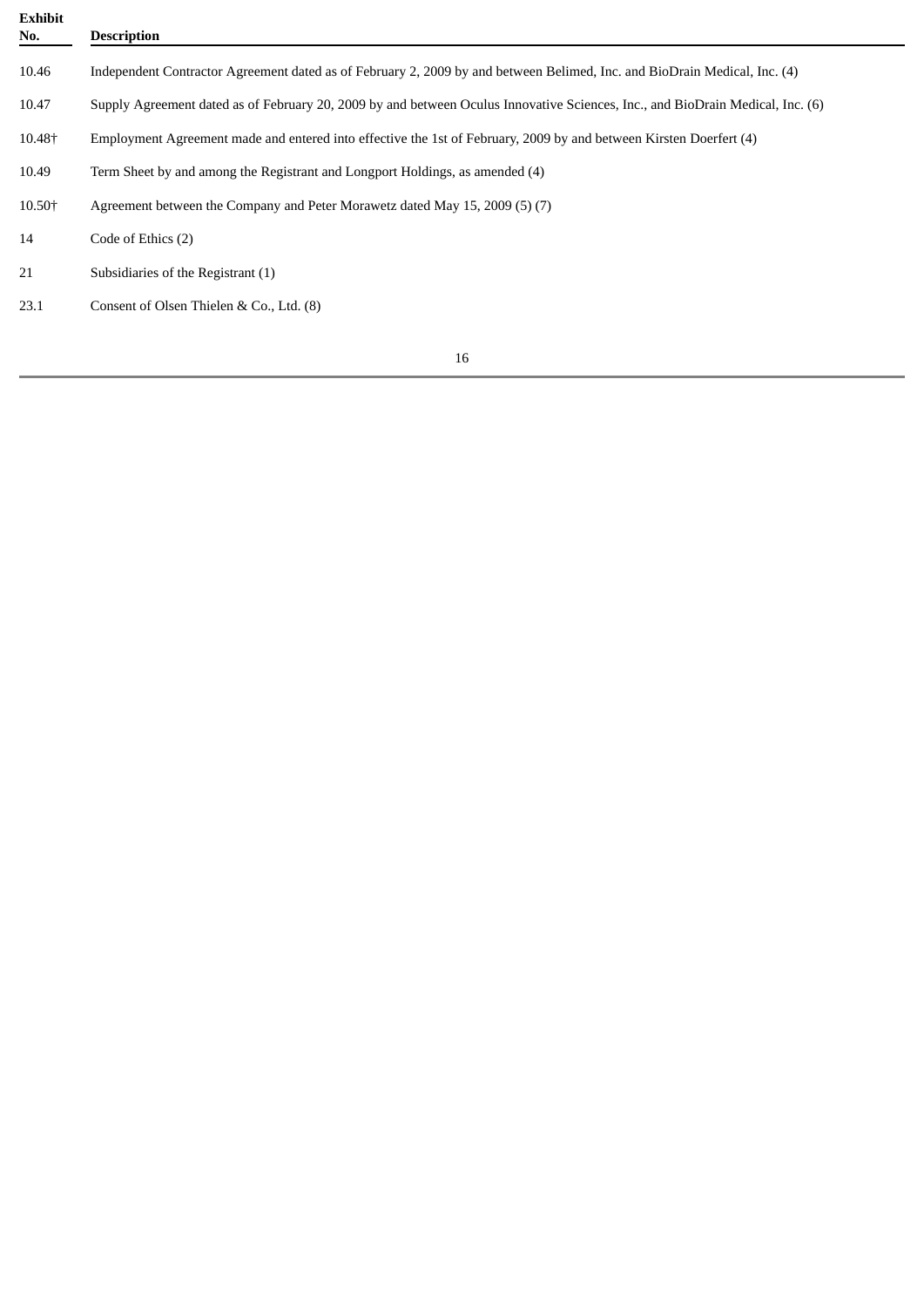| <b>Exhibit</b><br>No. |                                                                                                                                                                                        | <b>Description</b>                                                                                                                                                                                      |  |  |
|-----------------------|----------------------------------------------------------------------------------------------------------------------------------------------------------------------------------------|---------------------------------------------------------------------------------------------------------------------------------------------------------------------------------------------------------|--|--|
| 24.1                  |                                                                                                                                                                                        | Power of Attorney. (8)                                                                                                                                                                                  |  |  |
| $31.1*$               |                                                                                                                                                                                        | Certification of principal executive officer and principal financial officer required by Rule 13a-14(a).                                                                                                |  |  |
| $\ast$                | Filed herewith.                                                                                                                                                                        |                                                                                                                                                                                                         |  |  |
| $\dagger$             |                                                                                                                                                                                        | Compensatory plan or agreement.                                                                                                                                                                         |  |  |
| (1)                   | Previously filed with the SEC as an Exhibit to and incorporated herein by reference from the Company's Registration Statement on Form S-1, filed<br>with the SEC on November 12, 2008. |                                                                                                                                                                                                         |  |  |
| (2)                   |                                                                                                                                                                                        | Previously filed with the SEC as an Exhibit to and incorporated herein by reference from the Company's Registration Statement on Form S-1,<br>Amendment No. 1, filed with the SEC on January 12, 2009.  |  |  |
| (3)                   |                                                                                                                                                                                        | Previously filed with the SEC as an Exhibit to and incorporated herein by reference from the Company's Registration Statement on Form S-1,<br>Amendment No. 2, filed with the SEC on February 12, 2009. |  |  |
| (4)                   |                                                                                                                                                                                        | Previously filed with the SEC as an Exhibit to and incorporated herein by reference from the Company's Registration Statement on Form S-1,<br>Amendment No. 3, filed with the SEC on April 6, 2009.     |  |  |
| (5)                   |                                                                                                                                                                                        | Previously filed with the SEC as an Exhibit to and incorporated herein by reference from the Company's Registration Statement on Form S-1,<br>Amendment No. 4, filed with the SEC on May 14, 2009.      |  |  |
| (6)                   |                                                                                                                                                                                        | Previously filed with the SEC as an Exhibit to and incorporated herein by reference from the Company's Registration Statement on Form S-1,<br>Amendment No. 5, filed with the SEC on July 1, 2009.      |  |  |
| (7)                   |                                                                                                                                                                                        | Previously filed with the SEC as an Exhibit to and incorporated herein by reference from the Company's Registration Statement on Form S-1,<br>Amendment No. 7, filed with the SEC on August 12, 2009.   |  |  |

(8) Previously filed with the SEC as an Exhibit to and incorporated herein by reference from the Company's Annual Report on Form 10-K filed on March 31, 2010.